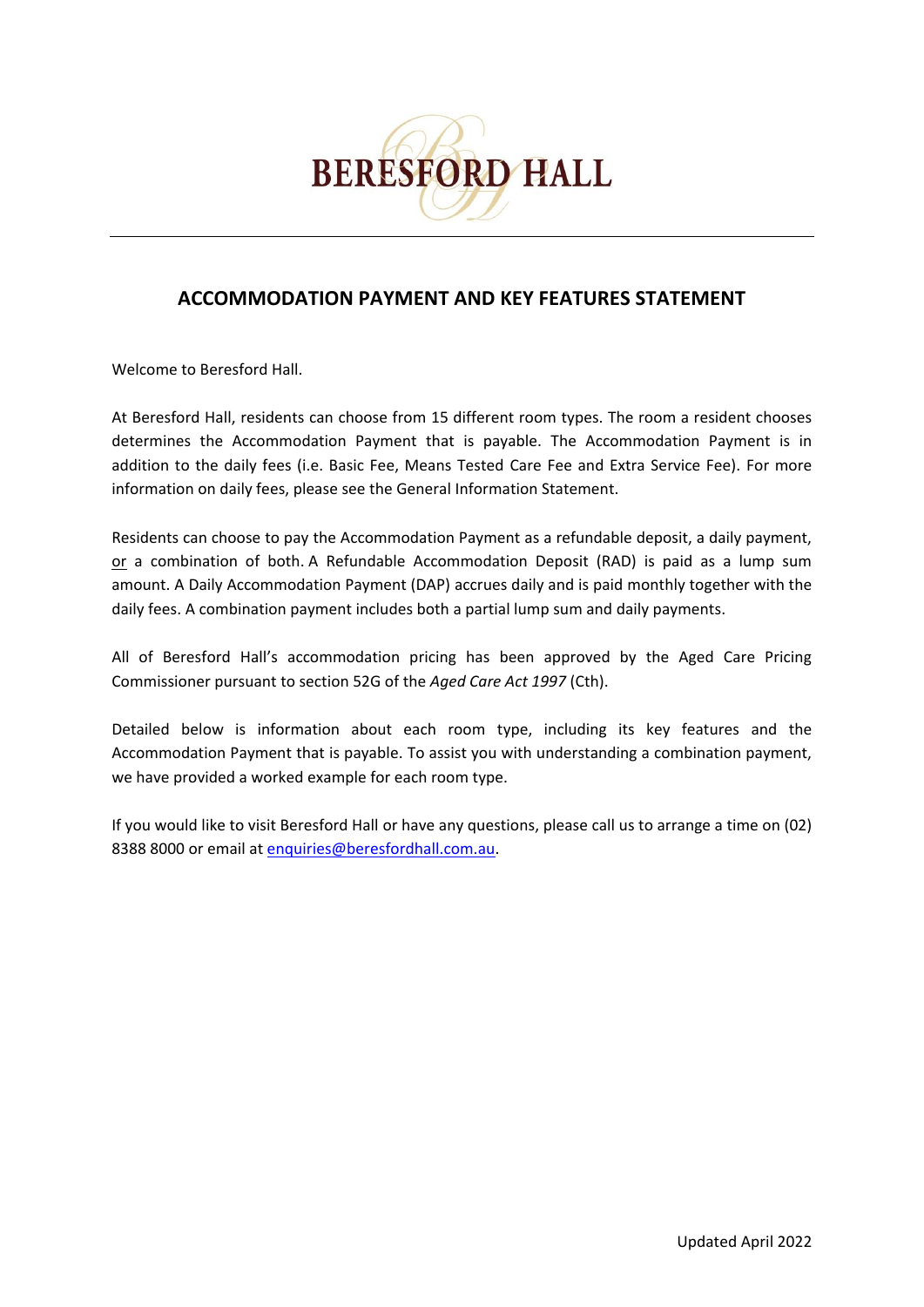

### **1. OVERVIEW OF BERESFORD HALL AND COMMON FEATURES OF ALL SUITES**

| <b>Location</b>                                                                                                   | Beresford Hall is located at 1 Cranbrook Road, Rose Bay. Situated<br>within one of Sydney's most desirable residential suburbs and<br>overlooking Sydney Harbour, it is a luxurious residential aged care<br>facility close to shopping centres, cafes, restaurants and public<br>transport.                                                                                                                                                                                                                                                                                                                                                                                                                        |
|-------------------------------------------------------------------------------------------------------------------|---------------------------------------------------------------------------------------------------------------------------------------------------------------------------------------------------------------------------------------------------------------------------------------------------------------------------------------------------------------------------------------------------------------------------------------------------------------------------------------------------------------------------------------------------------------------------------------------------------------------------------------------------------------------------------------------------------------------|
| Description of quality,<br>condition and amenity of<br>all suites                                                 | Beresford Hall sets a new benchmark in residential aged care.<br>Expertly designed by award winning architects, Morrison Design<br>Partnership, with luxurious interiors by CHADA (who designed the<br>Emirates Wolgan Valley Resort and Spa), Beresford Hall was built in<br>2011 and sets a new standard in residential aged care.                                                                                                                                                                                                                                                                                                                                                                                |
|                                                                                                                   | Beresford Hall's high standard of accommodation is reflected in its<br>achievements as a finalist in the 2012 Australian Property Institute<br>(API) Excellence in Property Awards and a finalist in the Leading Age<br>Services Australia (LASA) Building Awards 2012.                                                                                                                                                                                                                                                                                                                                                                                                                                             |
|                                                                                                                   | Each suite is fully furnished with a hi/lo bed, over-bed table, bedside<br>table and lamp, spacious wardrobe, lounge chair, an armchair, side<br>board and flat screen television. All suites have high-quality carpet<br>which is attractive, modern and durable as well providing for easy<br>manoeuvrability of mobility aids. All suites allow for residents to<br>personalise their apartment and create a home-like environment.<br>Each apartment is fitted throughout with multiple nurse call bells<br>alarms in key areas, has a generous built-in wardrobe that includes<br>hanging space and shelving, and provides resident controlled split-<br>system air conditioning for both heating and cooling. |
|                                                                                                                   | Each suite has above-average floor space for a residential aged care<br>setting. There is sufficient space for easy manipulation of<br>furniture/mechanical lifting devices. The generous proportions and<br>floor space of the suites allow for a sense of belonging and familiarity<br>which encourages residents to personalise their living spaces.                                                                                                                                                                                                                                                                                                                                                             |
|                                                                                                                   | The suites are discrete and ensure the utmost privacy. Each suite has<br>lockable doors and a key safe in each wardrobe. The curtains are<br>high quality heavy fabric with an attractive tie back sash. Special<br>attention has been paid to building acoustics to minimise noise and<br>all windows and balcony doors are double-glazed. The balconies and<br>patios are able to be personalised by residents with outdoor<br>furniture and potted plants.                                                                                                                                                                                                                                                       |
|                                                                                                                   | Suites are designed to cater for ageing in place such that ongoing<br>care can be provided as the needs of residents change.                                                                                                                                                                                                                                                                                                                                                                                                                                                                                                                                                                                        |
| Description of quality,<br>condition size and<br>amenity of common<br>areas to which all<br>residents have access | At Beresford Hall, residents have access to all common areas in the<br>service. Those residents located in the dementia-specific wing have<br>full supervised access to all common areas of the facility. The quality<br>of the furniture in the common areas is similar to that of a boutique<br>hotel. There are generous lounges with cushions, coffee tables,                                                                                                                                                                                                                                                                                                                                                   |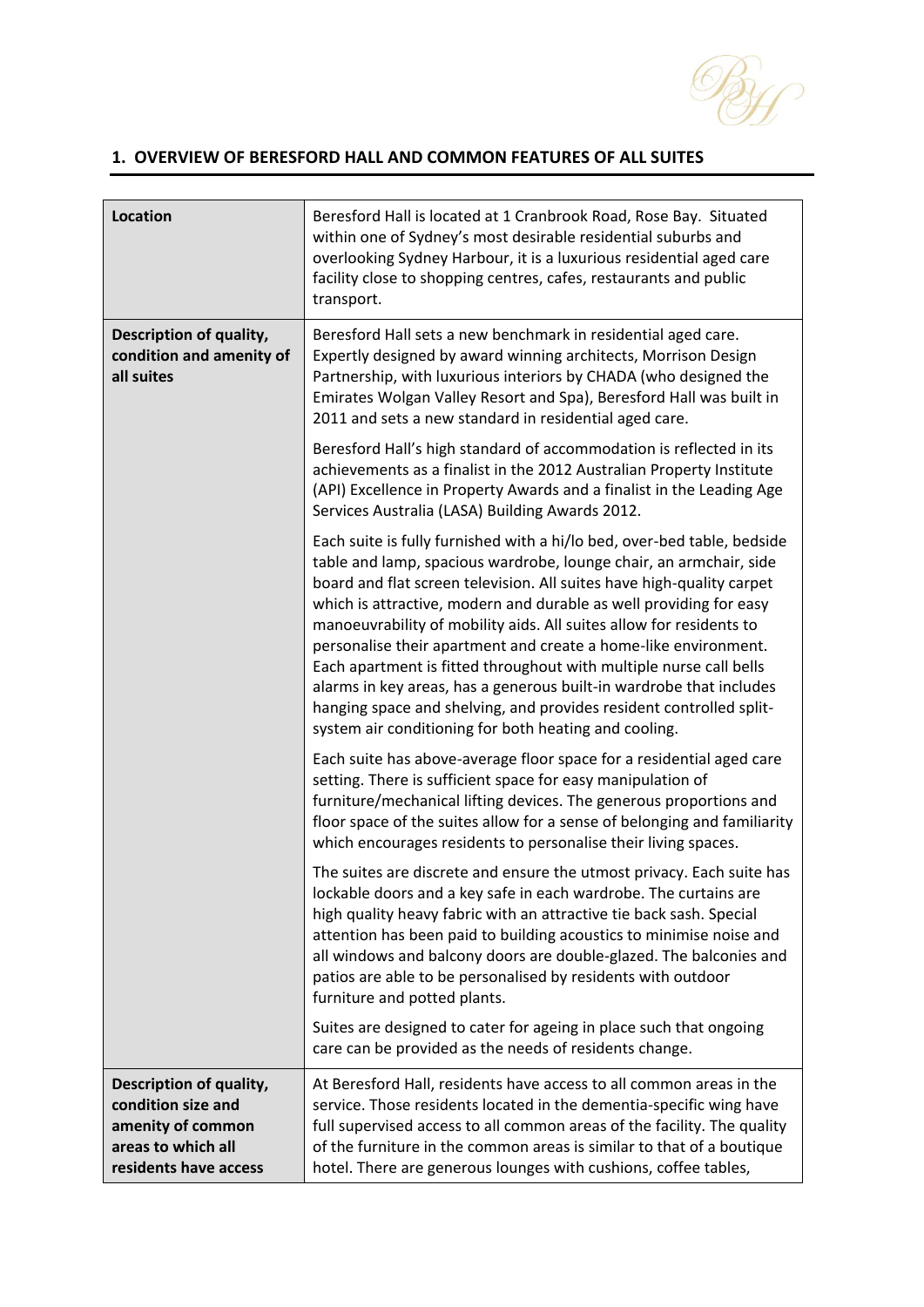

|                                                                                                                                                   | decorative wall units containing porcelain and other curios,<br>fireplaces and fresh floral arrangements. A feature of Beresford Hall<br>is the extensive display of art and photography which focuses on the<br>local history of the Rose Bay area.                                                                                                                                                                                                                                                                   |
|---------------------------------------------------------------------------------------------------------------------------------------------------|------------------------------------------------------------------------------------------------------------------------------------------------------------------------------------------------------------------------------------------------------------------------------------------------------------------------------------------------------------------------------------------------------------------------------------------------------------------------------------------------------------------------|
|                                                                                                                                                   | Our facility is designed to facilitate close monitoring by staff in a<br>home-like environment. Beresford Hall is designed to enable easy<br>identification of key living areas by residents. Common areas are<br>designed to bring together residents in a social environment and to<br>encourage interaction and participation. The focus of the common<br>areas beyond the comfort of residents is to promote a therapeutic<br>environment which fosters the interaction of residents, staff and<br>their families. |
|                                                                                                                                                   | Communal areas are extensive and easily accessible for all residents.<br>The fit-out of the common areas is akin to a boutique hotel. We have<br>described below the various features together with the approximate<br>areas of each.                                                                                                                                                                                                                                                                                  |
|                                                                                                                                                   | The lower ground floor features a range of common areas for use by<br>all residents including the Health Club, Day Spa, Restaurant, Cinema,<br>The Captain Piper Room and Wine Cellar.                                                                                                                                                                                                                                                                                                                                 |
| <b>Description of specific</b><br>accommodation design<br>features of all rooms, and<br>of the facility, to which all<br>residents have access    | Floor coverings in the suites incorporate high-quality carpet in the<br>bedroom and living areas and quality tiles in the ensuites.                                                                                                                                                                                                                                                                                                                                                                                    |
|                                                                                                                                                   | All suites are fitted with pinch pleat drapes which feature decorative<br>curtain tie backs. All curtains and blinds open and close with a<br>drawstring cord or wand.                                                                                                                                                                                                                                                                                                                                                 |
|                                                                                                                                                   | Each ensuite is finished with quality tiles, large mirrored vanity<br>cabinet and basin with modern fittings. The large showers are fitted<br>with a safety rail. There is room for access to the shower, toilet and<br>vanity with mobility aids.                                                                                                                                                                                                                                                                     |
|                                                                                                                                                   | The local environment encourages the residents (and their family<br>and friends) to enjoy the beauty of Rose Bay and Sydney Harbour<br>with walkways designed for wheelchair access. In this way, the<br>design features of Beresford Hall support the safety and security of<br>residents whilst assisting them to maintain their independence.                                                                                                                                                                       |
| <b>Extra services</b>                                                                                                                             | Beresford Hall is an extra service facility. Our extra services include<br>superior accommodation features, elegant furniture, fittings and<br>furnishings, enhanced dining and beverage offerings, and innovative<br>lifestyle, therapy and personal services. More information is available<br>on request.                                                                                                                                                                                                           |
| <b>Description of optional</b><br>additional (i.e. not<br>included in the<br>accommodation price for<br>a room) costs associated<br>with the room | Optional services for which an additional fee is charged include<br>services provided at the hairdressing salon, services provided at the<br>beauty salon (including facials, manicures and pedicures), telephone<br>line rental and call charges, meals for visitors, and car parking.                                                                                                                                                                                                                                |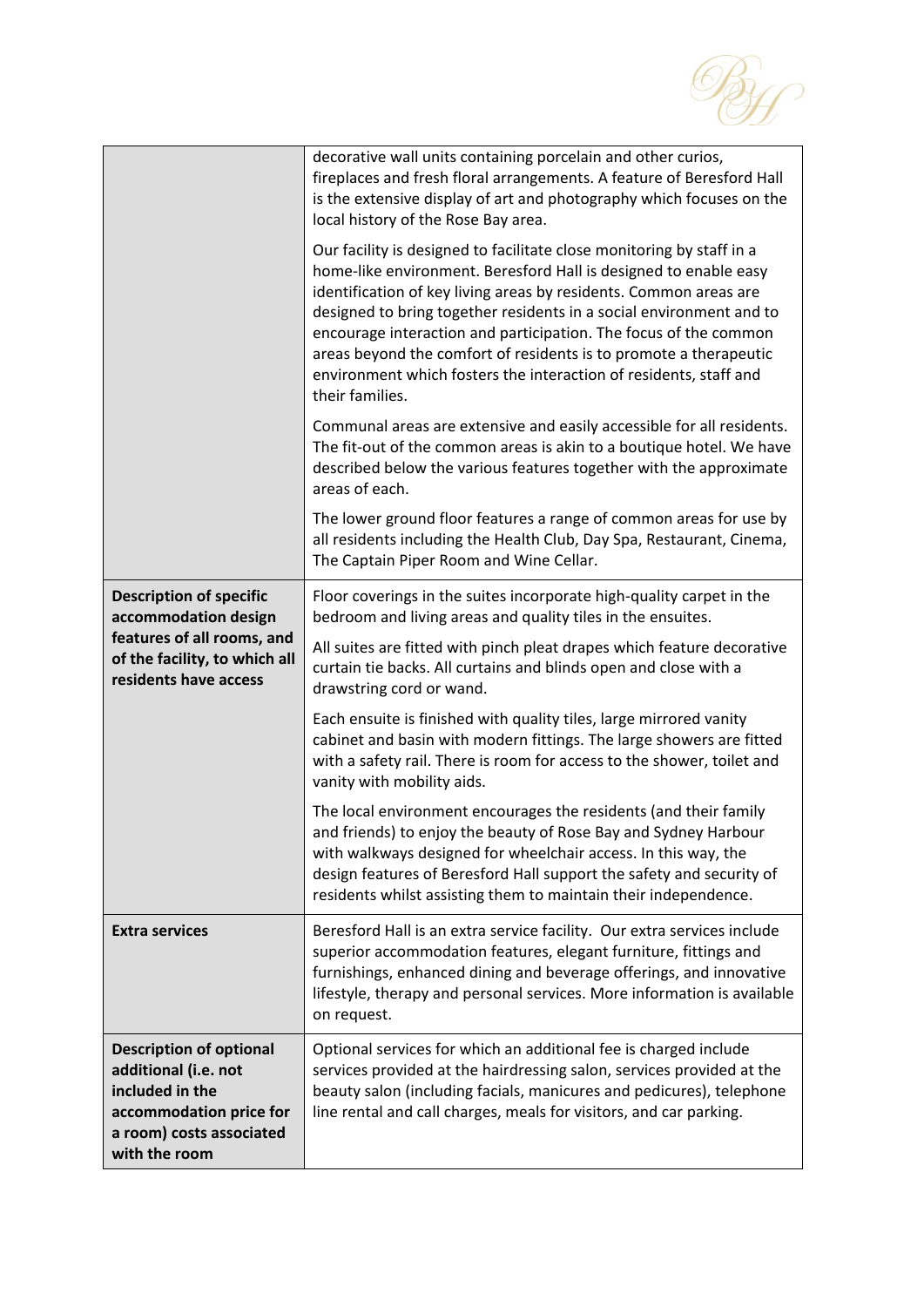

#### **2. ROOM TYPES**

| Room type                                                  | <b>CLASSIC 1 (1 Room)</b>                                                                                                                                                                                                                                                                                                                                                                                                                         |  |  |
|------------------------------------------------------------|---------------------------------------------------------------------------------------------------------------------------------------------------------------------------------------------------------------------------------------------------------------------------------------------------------------------------------------------------------------------------------------------------------------------------------------------------|--|--|
| <b>Room category</b>                                       | Single room and private ensuite                                                                                                                                                                                                                                                                                                                                                                                                                   |  |  |
| Maximum occupancy per<br>room                              | $\mathbf{1}$                                                                                                                                                                                                                                                                                                                                                                                                                                      |  |  |
| Size of the room<br>(excluding ensuite) $(m2)$             | 16                                                                                                                                                                                                                                                                                                                                                                                                                                                |  |  |
| <b>Location of the service</b>                             | Beresford Hall, 1 Cranbrook Road, Rose Bay                                                                                                                                                                                                                                                                                                                                                                                                        |  |  |
| <b>Refundable</b><br><b>Accommodation Deposit</b><br>(RAD) | \$815,657 (as approved by the Aged Care Pricing Commissioner)                                                                                                                                                                                                                                                                                                                                                                                     |  |  |
| <b>Daily Accommodation</b><br><b>Payment (DAP)</b>         | \$90.95                                                                                                                                                                                                                                                                                                                                                                                                                                           |  |  |
| <b>Payment options</b>                                     | Residents can choose to pay for their accommodation by a<br>refundable deposit, a daily payment, or a combination of both. A<br>Refundable Accommodation Deposit (RAD) is paid as a lump sum<br>amount. A Daily Accommodation Payment (DAP) accrues daily and is<br>paid monthly together with the daily fees. A combination payment<br>includes both a partial lump sum and daily payments.                                                      |  |  |
| <b>Example of a</b><br>combination payment                 | An example of a combination payment for this room type, where the<br>resident pays 80% of the accommodation price as a lump sum (RAD)<br>and pays interest on 20% of the balance of the accommodation price<br>(DAP) at the maximum permissible interest rate (MPIR) as set by the<br>Department of Social Services, is worked out as follows:<br>(Balance of price x MPIR) / 365 = [(\$815,657 - \$652,525) x 4.07%] /<br>$365 = $18.19$ per day |  |  |
|                                                            | RAD (80%):<br>\$652,525                                                                                                                                                                                                                                                                                                                                                                                                                           |  |  |
|                                                            | <b>MPIR (p.a.):</b><br>4.07%                                                                                                                                                                                                                                                                                                                                                                                                                      |  |  |
|                                                            | DAP (20%):<br>\$18.19 per day                                                                                                                                                                                                                                                                                                                                                                                                                     |  |  |
| <b>Extra Service room</b>                                  | Yes. This room is offered on an Extra Service basis with a fee of<br>\$104.74 per day, in addition to the accommodation payment.                                                                                                                                                                                                                                                                                                                  |  |  |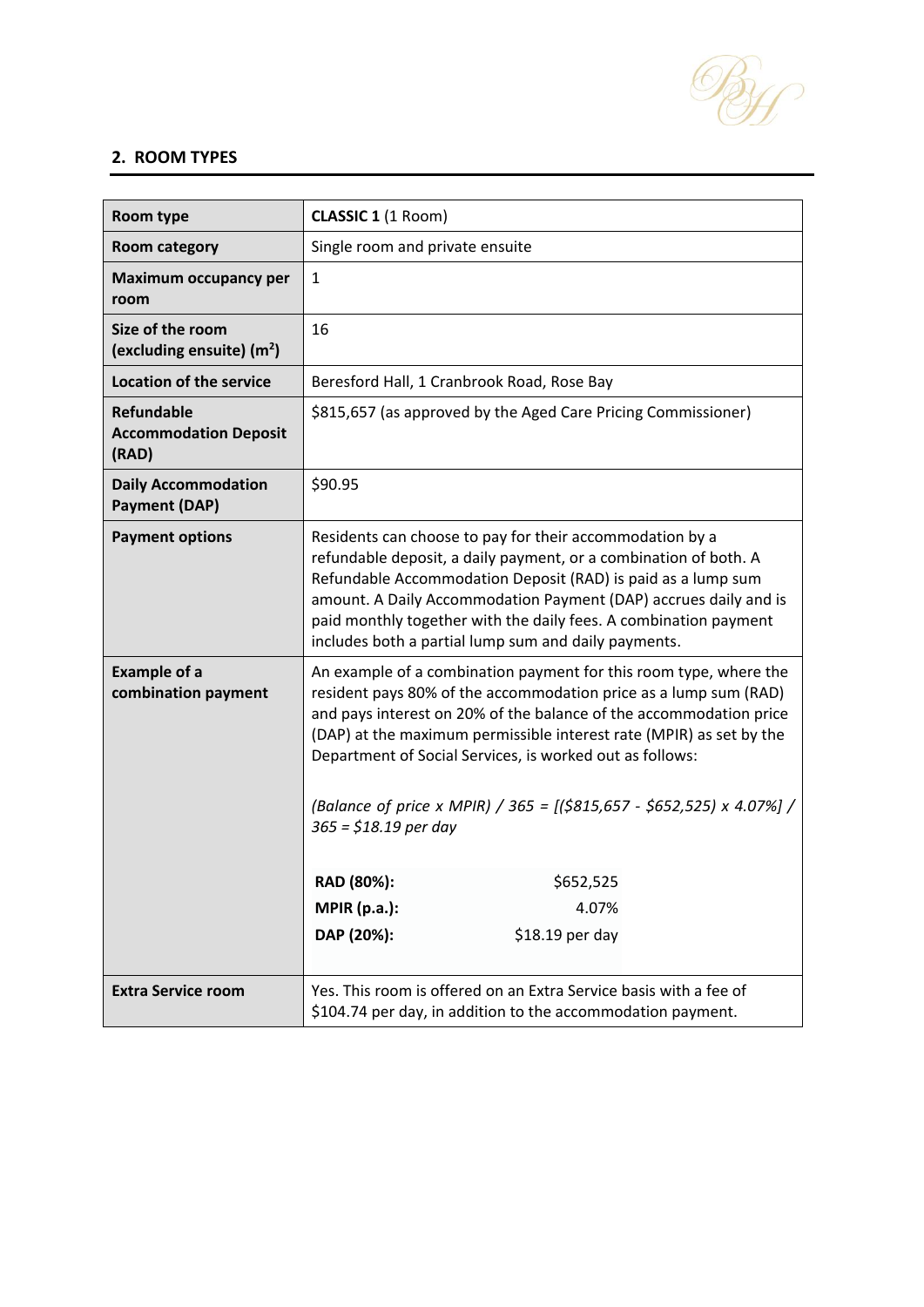By

| Room type                                                  | CLASSIC 2 (1 Room)                                                                                                                                                                                                                                                                                                                                                                                                                                |                                                                                                                                  |  |
|------------------------------------------------------------|---------------------------------------------------------------------------------------------------------------------------------------------------------------------------------------------------------------------------------------------------------------------------------------------------------------------------------------------------------------------------------------------------------------------------------------------------|----------------------------------------------------------------------------------------------------------------------------------|--|
| <b>Room category</b>                                       | Single room and private ensuite                                                                                                                                                                                                                                                                                                                                                                                                                   |                                                                                                                                  |  |
| <b>Maximum occupancy per</b><br>room                       | $\mathbf{1}$                                                                                                                                                                                                                                                                                                                                                                                                                                      |                                                                                                                                  |  |
| Size of the room<br>(excluding ensuite) $(m2)$             | 19.8                                                                                                                                                                                                                                                                                                                                                                                                                                              |                                                                                                                                  |  |
| <b>Location of the service</b>                             | Beresford Hall, 1 Cranbrook Road, Rose Bay                                                                                                                                                                                                                                                                                                                                                                                                        |                                                                                                                                  |  |
| <b>Refundable</b><br><b>Accommodation Deposit</b><br>(RAD) | \$908,098 (as approved by the Aged Care Pricing Commissioner)                                                                                                                                                                                                                                                                                                                                                                                     |                                                                                                                                  |  |
| <b>Daily Accommodation</b><br><b>Payment (DAP)</b>         | \$101.26                                                                                                                                                                                                                                                                                                                                                                                                                                          |                                                                                                                                  |  |
| <b>Payment options</b>                                     | Residents can choose to pay for their accommodation by a<br>refundable deposit, a daily payment, or a combination of both. A<br>Refundable Accommodation Deposit (RAD) is paid as a lump sum<br>amount. A Daily Accommodation Payment (DAP) accrues daily and is<br>paid monthly together with the daily fees. A combination payment<br>includes both a partial lump sum and daily payments.                                                      |                                                                                                                                  |  |
| <b>Example of a</b><br>combination payment                 | An example of a combination payment for this room type, where the<br>resident pays 80% of the accommodation price as a lump sum (RAD)<br>and pays interest on 20% of the balance of the accommodation price<br>(DAP) at the maximum permissible interest rate (MPIR) as set by the<br>Department of Social Services, is worked out as follows:<br>(Balance of price x MPIR) / 365 = [(\$908,098 - \$726,478) x 4.07%] /<br>$365 = $20.25$ per day |                                                                                                                                  |  |
|                                                            | RAD (80%):                                                                                                                                                                                                                                                                                                                                                                                                                                        | \$726,478                                                                                                                        |  |
|                                                            | <b>MPIR (p.a.):</b>                                                                                                                                                                                                                                                                                                                                                                                                                               | 4.07%                                                                                                                            |  |
|                                                            | DAP (20%):                                                                                                                                                                                                                                                                                                                                                                                                                                        | $$20.25$ per day                                                                                                                 |  |
| <b>Extra Service room</b>                                  |                                                                                                                                                                                                                                                                                                                                                                                                                                                   | Yes. This room is offered on an Extra Service basis with a fee of<br>\$104.74 per day, in addition to the accommodation payment. |  |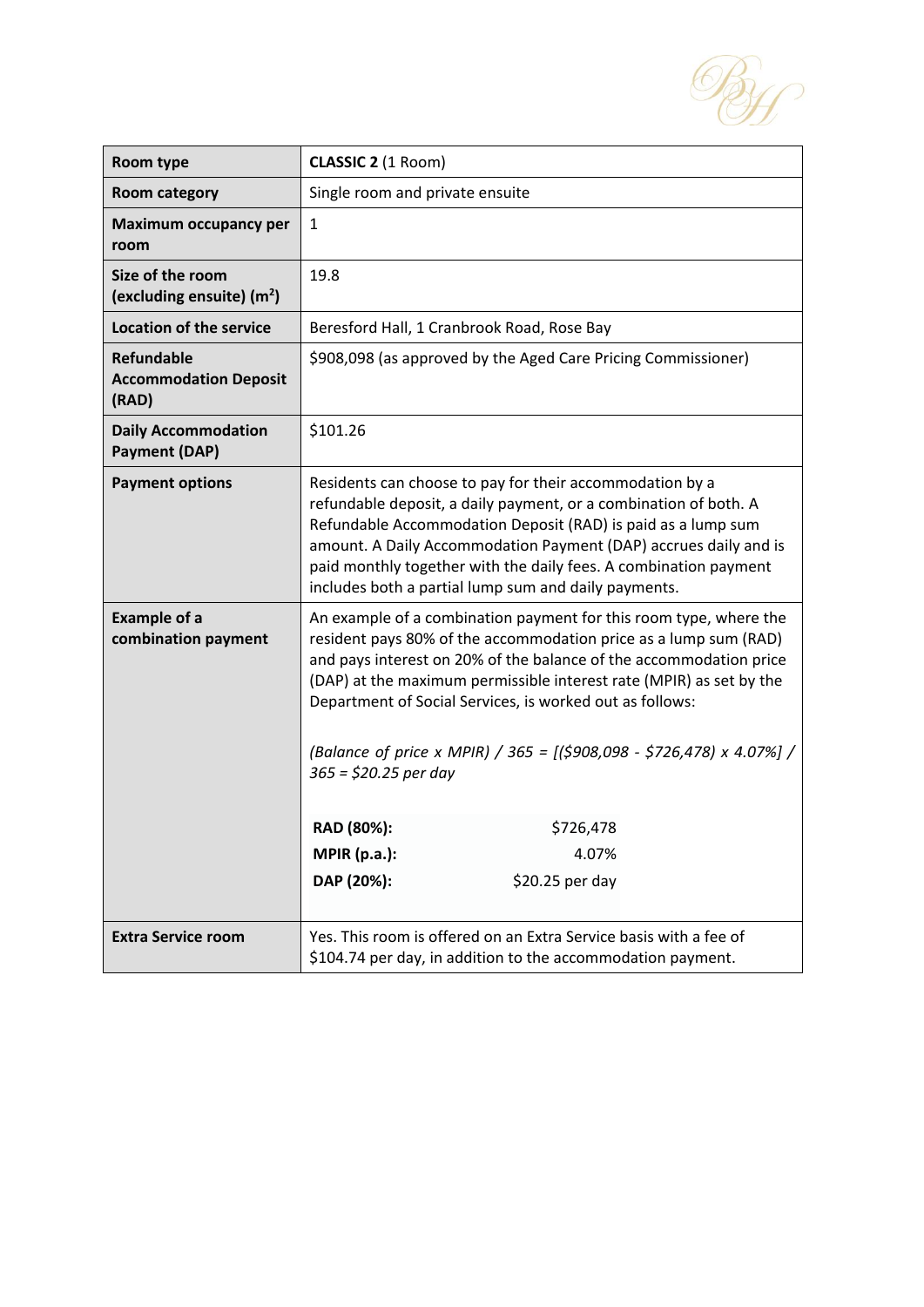By

| Room type                                                  | CLASSIC 3 (1 Room)                                                                                                                                                                                                                                                                                                                                                                                                                                                                  |  |  |
|------------------------------------------------------------|-------------------------------------------------------------------------------------------------------------------------------------------------------------------------------------------------------------------------------------------------------------------------------------------------------------------------------------------------------------------------------------------------------------------------------------------------------------------------------------|--|--|
| <b>Room category</b>                                       | Single room and private ensuite                                                                                                                                                                                                                                                                                                                                                                                                                                                     |  |  |
| <b>Maximum occupancy per</b><br>room                       | $\mathbf{1}$                                                                                                                                                                                                                                                                                                                                                                                                                                                                        |  |  |
| Size of the room<br>(excluding ensuite) $(m2)$             | 21.7                                                                                                                                                                                                                                                                                                                                                                                                                                                                                |  |  |
| <b>Location of the service</b>                             | Beresford Hall, 1 Cranbrook Road, Rose Bay                                                                                                                                                                                                                                                                                                                                                                                                                                          |  |  |
| <b>Refundable</b><br><b>Accommodation Deposit</b><br>(RAD) | \$940,725 (as approved by the Aged Care Pricing Commissioner)                                                                                                                                                                                                                                                                                                                                                                                                                       |  |  |
| <b>Daily Accommodation</b><br><b>Payment (DAP)</b>         | \$104.90                                                                                                                                                                                                                                                                                                                                                                                                                                                                            |  |  |
| <b>Payment options</b>                                     | Residents can choose to pay for their accommodation by a<br>refundable deposit, a daily payment, or a combination of both. A<br>Refundable Accommodation Deposit (RAD) is paid as a lump sum<br>amount. A Daily Accommodation Payment (DAP) accrues daily and is<br>paid monthly together with the daily fees. A combination payment<br>includes both a partial lump sum and daily payments.                                                                                        |  |  |
| <b>Example of a</b><br>combination payment                 | An example of a combination payment for this room type, where the<br>resident pays 80% of the accommodation price as a lump sum (RAD)<br>and pays interest on 20% of the balance of the accommodation price<br>(DAP) at the maximum permissible interest rate (MPIR) as set by the<br>Department of Social Services, is worked out as follows:<br>(Balance of price x MPIR) / 365 = $[(5940, 725 - $752,580) \times 4.07\%]$ /<br>$365 = $20.98$ per day<br>RAD (80%):<br>\$752,580 |  |  |
|                                                            | MPIR(p.a.):<br>4.07%                                                                                                                                                                                                                                                                                                                                                                                                                                                                |  |  |
|                                                            | DAP (20%):<br>\$20.98 per day                                                                                                                                                                                                                                                                                                                                                                                                                                                       |  |  |
| <b>Extra Service room</b>                                  | Yes. This room is offered on an Extra Service basis with a fee of<br>\$104.74 per day, in addition to the accommodation payment.                                                                                                                                                                                                                                                                                                                                                    |  |  |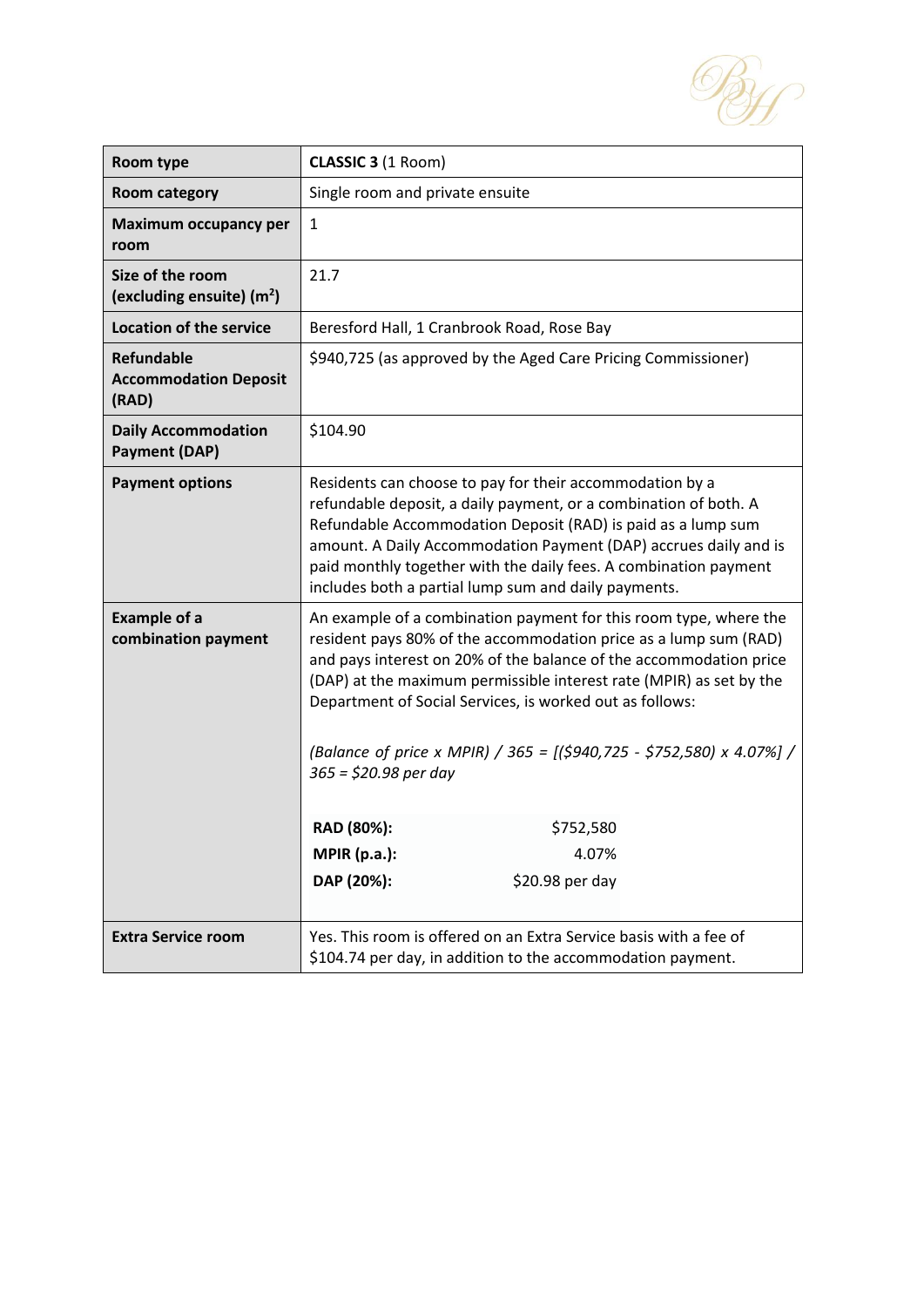By

| Room type                                                  | CLASSIC 4 (1 Room)                                                                                                                                                                                                                                                                                                                                                                                                                                |                                                                                                                                  |  |
|------------------------------------------------------------|---------------------------------------------------------------------------------------------------------------------------------------------------------------------------------------------------------------------------------------------------------------------------------------------------------------------------------------------------------------------------------------------------------------------------------------------------|----------------------------------------------------------------------------------------------------------------------------------|--|
| <b>Room category</b>                                       | Single room and private ensuite                                                                                                                                                                                                                                                                                                                                                                                                                   |                                                                                                                                  |  |
| <b>Maximum occupancy per</b><br>room                       | $\mathbf{1}$                                                                                                                                                                                                                                                                                                                                                                                                                                      |                                                                                                                                  |  |
| Size of the room<br>(excluding ensuite) $(m2)$             | 25.7                                                                                                                                                                                                                                                                                                                                                                                                                                              |                                                                                                                                  |  |
| <b>Location of the service</b>                             | Beresford Hall, 1 Cranbrook Road, Rose Bay                                                                                                                                                                                                                                                                                                                                                                                                        |                                                                                                                                  |  |
| <b>Refundable</b><br><b>Accommodation Deposit</b><br>(RAD) | \$957,038 (as approved by the Aged Care Pricing Commissioner)                                                                                                                                                                                                                                                                                                                                                                                     |                                                                                                                                  |  |
| <b>Daily Accommodation</b><br><b>Payment (DAP)</b>         | \$106.72                                                                                                                                                                                                                                                                                                                                                                                                                                          |                                                                                                                                  |  |
| <b>Payment options</b>                                     | Residents can choose to pay for their accommodation by a<br>refundable deposit, a daily payment, or a combination of both. A<br>Refundable Accommodation Deposit (RAD) is paid as a lump sum<br>amount. A Daily Accommodation Payment (DAP) accrues daily and is<br>paid monthly together with the daily fees. A combination payment<br>includes both a partial lump sum and daily payments.                                                      |                                                                                                                                  |  |
| <b>Example of a</b><br>combination payment                 | An example of a combination payment for this room type, where the<br>resident pays 80% of the accommodation price as a lump sum (RAD)<br>and pays interest on 20% of the balance of the accommodation price<br>(DAP) at the maximum permissible interest rate (MPIR) as set by the<br>Department of Social Services, is worked out as follows:<br>(Balance of price x MPIR) / 365 = [(\$957,038 - \$765,630) x 4.07%] /<br>$365 = $21.34$ per day |                                                                                                                                  |  |
|                                                            | RAD (80%):                                                                                                                                                                                                                                                                                                                                                                                                                                        | \$765,630                                                                                                                        |  |
|                                                            | <b>MPIR (p.a.):</b>                                                                                                                                                                                                                                                                                                                                                                                                                               | 4.07%                                                                                                                            |  |
|                                                            | DAP (20%):                                                                                                                                                                                                                                                                                                                                                                                                                                        | $$21.34$ per day                                                                                                                 |  |
| <b>Extra Service room</b>                                  |                                                                                                                                                                                                                                                                                                                                                                                                                                                   | Yes. This room is offered on an Extra Service basis with a fee of<br>\$104.74 per day, in addition to the accommodation payment. |  |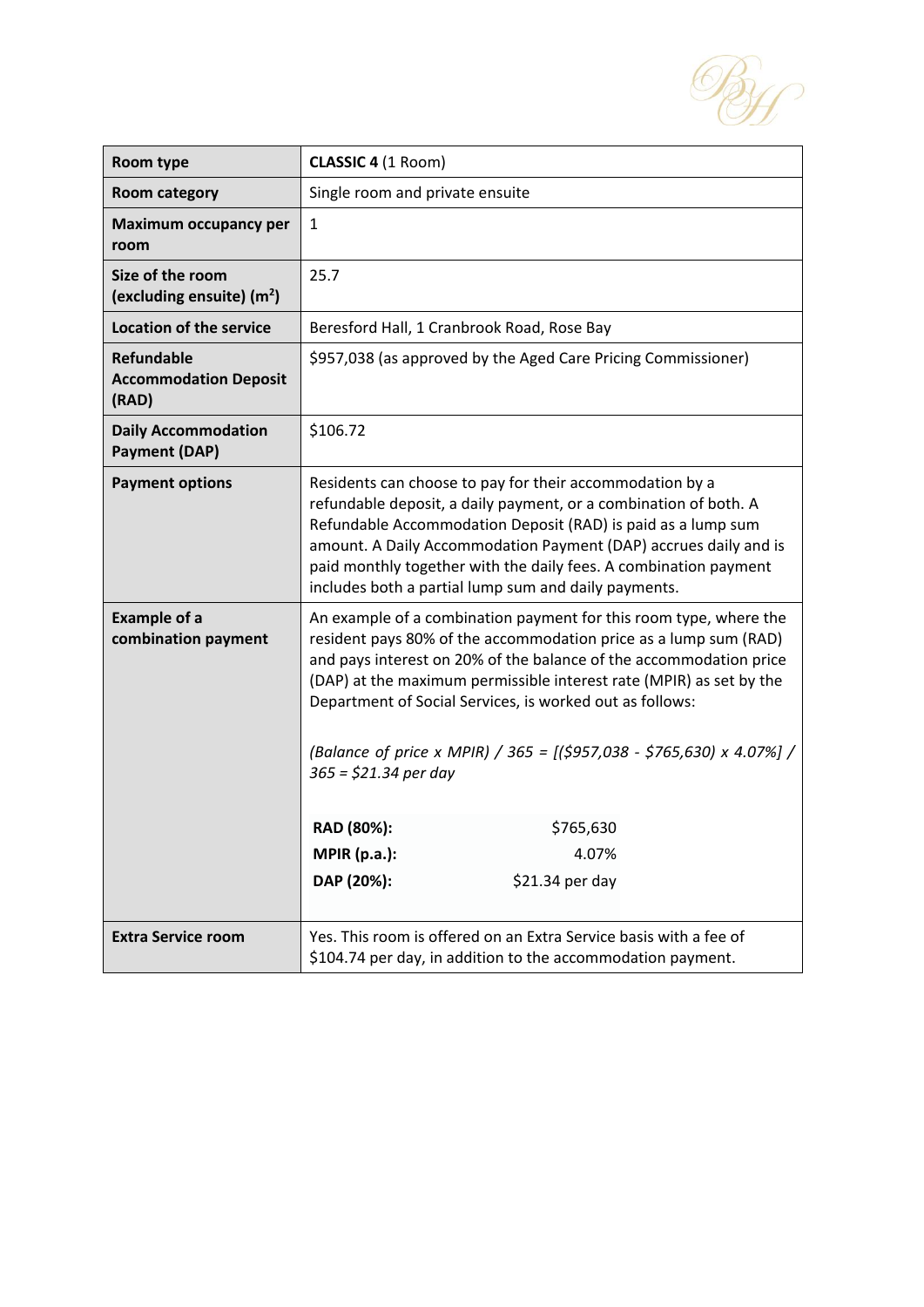By

| Room type                                                  | DELUXE 1 (1 Room)                                                                                                                                                                                                                                                                                                                                                                                                                                 |                                                                                                                                  |  |
|------------------------------------------------------------|---------------------------------------------------------------------------------------------------------------------------------------------------------------------------------------------------------------------------------------------------------------------------------------------------------------------------------------------------------------------------------------------------------------------------------------------------|----------------------------------------------------------------------------------------------------------------------------------|--|
| <b>Room category</b>                                       | Single room and private ensuite                                                                                                                                                                                                                                                                                                                                                                                                                   |                                                                                                                                  |  |
| <b>Maximum occupancy per</b><br>room                       | $\mathbf{1}$                                                                                                                                                                                                                                                                                                                                                                                                                                      |                                                                                                                                  |  |
| Size of the room<br>(excluding ensuite) $(m2)$             | 25.1                                                                                                                                                                                                                                                                                                                                                                                                                                              |                                                                                                                                  |  |
| <b>Location of the service</b>                             | Beresford Hall, 1 Cranbrook Road, Rose Bay                                                                                                                                                                                                                                                                                                                                                                                                        |                                                                                                                                  |  |
| <b>Refundable</b><br><b>Accommodation Deposit</b><br>(RAD) | \$978,788 (as approved by the Aged Care Pricing Commissioner)                                                                                                                                                                                                                                                                                                                                                                                     |                                                                                                                                  |  |
| <b>Daily Accommodation</b><br><b>Payment (DAP)</b>         | \$109.14                                                                                                                                                                                                                                                                                                                                                                                                                                          |                                                                                                                                  |  |
| <b>Payment options</b>                                     | Residents can choose to pay for their accommodation by a<br>refundable deposit, a daily payment, or a combination of both. A<br>Refundable Accommodation Deposit (RAD) is paid as a lump sum<br>amount. A Daily Accommodation Payment (DAP) accrues daily and is<br>paid monthly together with the daily fees. A combination payment<br>includes both a partial lump sum and daily payments.                                                      |                                                                                                                                  |  |
| <b>Example of a</b><br>combination payment                 | An example of a combination payment for this room type, where the<br>resident pays 80% of the accommodation price as a lump sum (RAD)<br>and pays interest on 20% of the balance of the accommodation price<br>(DAP) at the maximum permissible interest rate (MPIR) as set by the<br>Department of Social Services, is worked out as follows:<br>(Balance of price x MPIR) / 365 = [(\$978,788 - \$783,030) x 4.07%] /<br>$365 = $21.83$ per day |                                                                                                                                  |  |
|                                                            | RAD (80%):                                                                                                                                                                                                                                                                                                                                                                                                                                        | \$783,030                                                                                                                        |  |
|                                                            | <b>MPIR (p.a.):</b>                                                                                                                                                                                                                                                                                                                                                                                                                               | 4.07%                                                                                                                            |  |
|                                                            | DAP (20%):                                                                                                                                                                                                                                                                                                                                                                                                                                        | $$21.83$ per day                                                                                                                 |  |
| <b>Extra Service room</b>                                  |                                                                                                                                                                                                                                                                                                                                                                                                                                                   | Yes. This room is offered on an Extra Service basis with a fee of<br>\$104.74 per day, in addition to the accommodation payment. |  |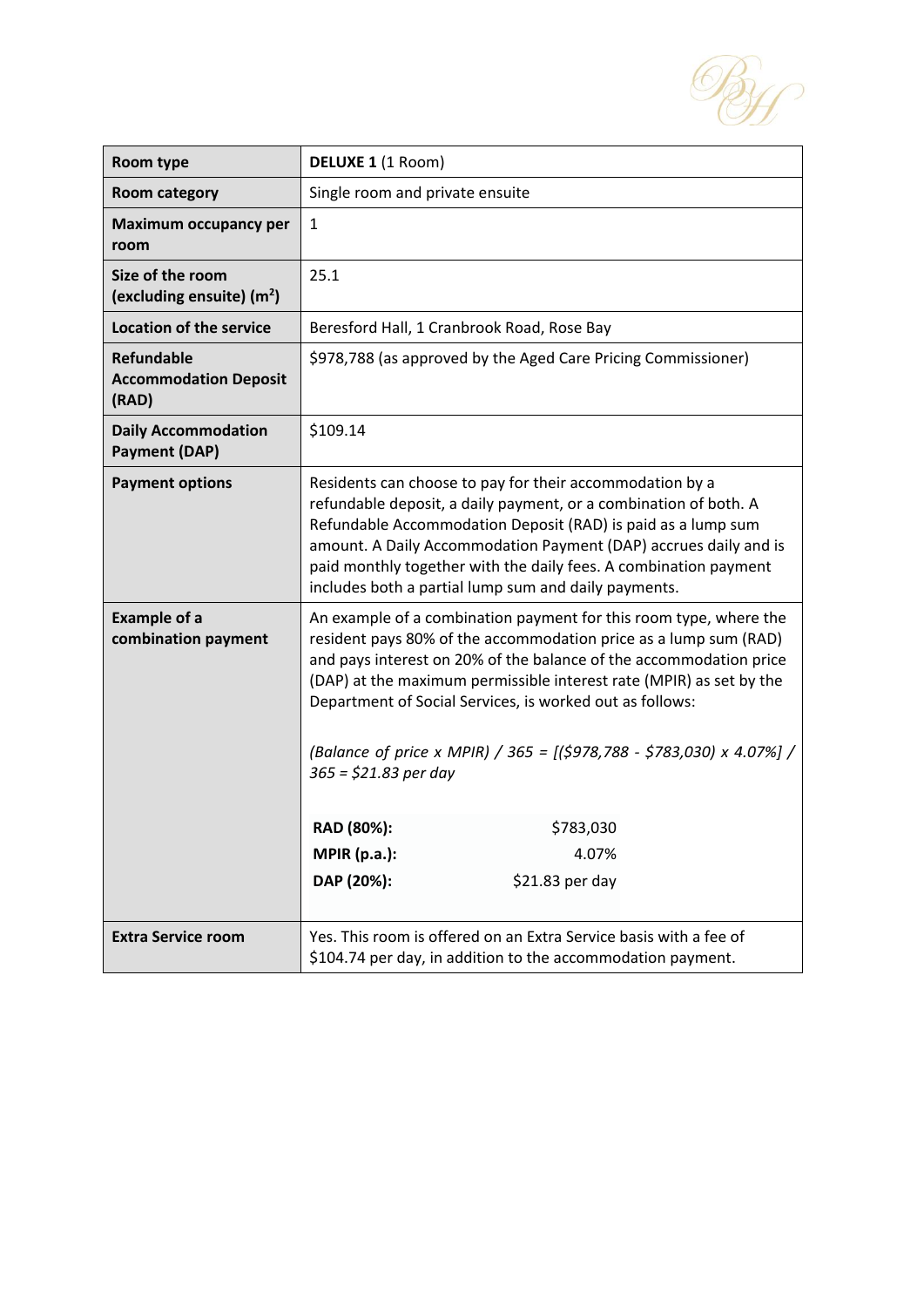

| Room type                                                  | DELUXE 2 (1 Room)                                                                                                                                                                                                                                                                                                                                                                                                                                                                   |  |  |
|------------------------------------------------------------|-------------------------------------------------------------------------------------------------------------------------------------------------------------------------------------------------------------------------------------------------------------------------------------------------------------------------------------------------------------------------------------------------------------------------------------------------------------------------------------|--|--|
|                                                            | DELUXE 3 (1 Room)<br>DELUXE 4 (1 Room)                                                                                                                                                                                                                                                                                                                                                                                                                                              |  |  |
| <b>Room category</b>                                       | Single room and private ensuite                                                                                                                                                                                                                                                                                                                                                                                                                                                     |  |  |
| <b>Maximum occupancy per</b><br>room                       | 1                                                                                                                                                                                                                                                                                                                                                                                                                                                                                   |  |  |
| Size of the room<br>(excluding ensuite) $(m2)$             | $21.4 - 25.7$                                                                                                                                                                                                                                                                                                                                                                                                                                                                       |  |  |
| <b>Location of the service</b>                             | Beresford Hall, 1 Cranbrook Road, Rose Bay                                                                                                                                                                                                                                                                                                                                                                                                                                          |  |  |
| <b>Refundable</b><br><b>Accommodation Deposit</b><br>(RAD) | \$1,087,543 (as approved by the Aged Care Pricing Commissioner)                                                                                                                                                                                                                                                                                                                                                                                                                     |  |  |
| <b>Daily Accommodation</b><br><b>Payment (DAP)</b>         | \$121.27                                                                                                                                                                                                                                                                                                                                                                                                                                                                            |  |  |
| <b>Payment options</b>                                     | Residents can choose to pay for their accommodation by a<br>refundable deposit, a daily payment, or a combination of both. A<br>Refundable Accommodation Deposit (RAD) is paid as a lump sum<br>amount. A Daily Accommodation Payment (DAP) accrues daily and is<br>paid monthly together with the daily fees. A combination payment<br>includes both a partial lump sum and daily payments.                                                                                        |  |  |
| <b>Example of a</b><br>combination payment                 | An example of a combination payment for this room type, where the<br>resident pays 80% of the accommodation price as a lump sum (RAD)<br>and pays interest on 20% of the balance of the accommodation price<br>(DAP) at the maximum permissible interest rate (MPIR) as set by the<br>Department of Social Services, is worked out as follows:<br>(Balance of price x MPIR) / 365 = $[($1,087,543 - $870,034) \times 4.07\%]/$<br>$365 = $24.25$ per day<br>RAD (80%):<br>\$870,034 |  |  |
|                                                            | <b>MPIR (p.a.):</b><br>4.07%                                                                                                                                                                                                                                                                                                                                                                                                                                                        |  |  |
|                                                            | DAP (20%):<br>\$24.25 per day                                                                                                                                                                                                                                                                                                                                                                                                                                                       |  |  |
| <b>Extra Service room</b>                                  | Yes. This room is offered on an Extra Service basis with a fee of<br>\$104.74 per day, in addition to the accommodation payment.                                                                                                                                                                                                                                                                                                                                                    |  |  |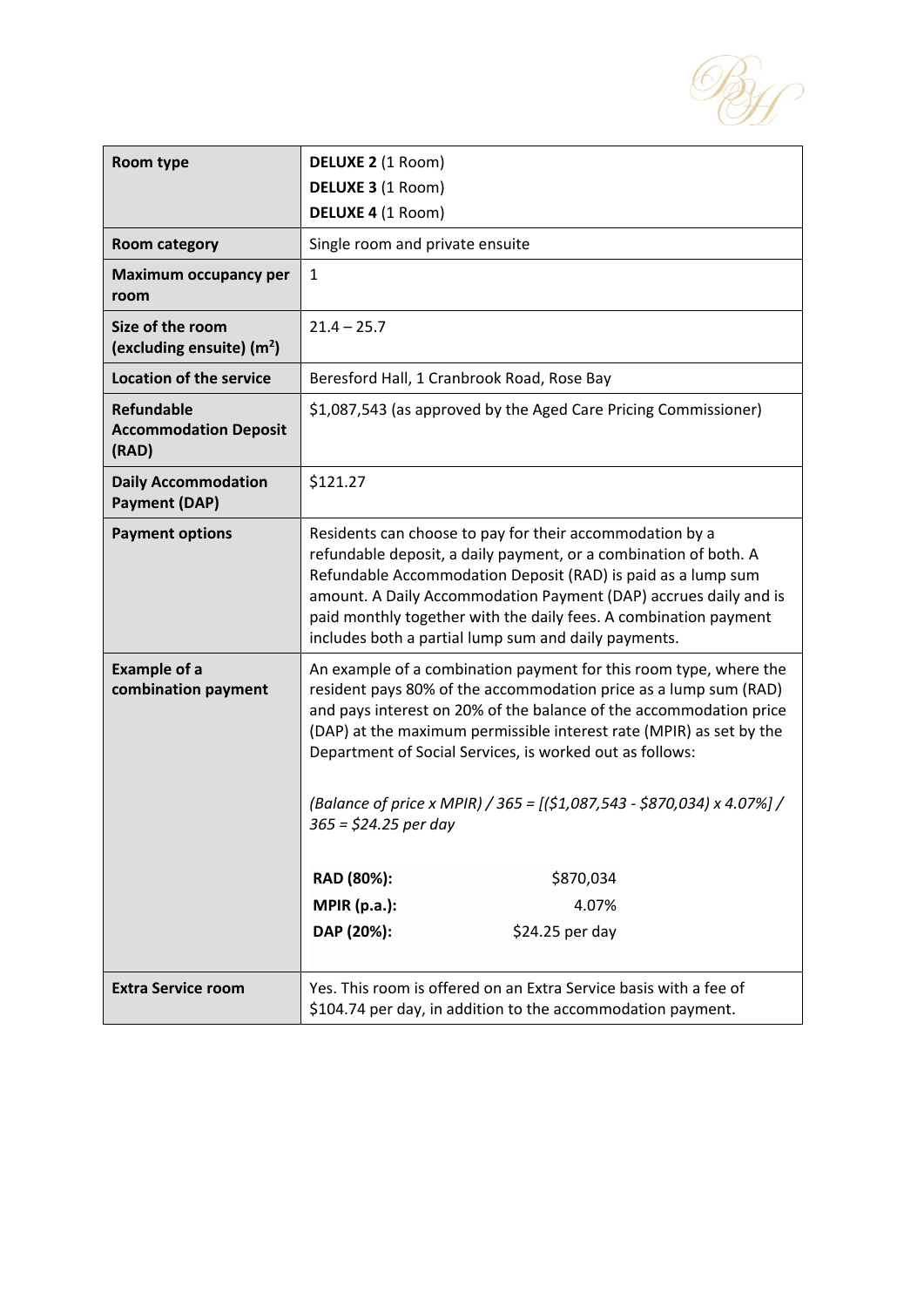By

| Room type                                                  | <b>DELUXE 5 (1 Room)</b>                                                                                                                                                                                                                                                                                                                                                                                                                            |  |
|------------------------------------------------------------|-----------------------------------------------------------------------------------------------------------------------------------------------------------------------------------------------------------------------------------------------------------------------------------------------------------------------------------------------------------------------------------------------------------------------------------------------------|--|
| <b>Room category</b>                                       | Single room and private ensuite                                                                                                                                                                                                                                                                                                                                                                                                                     |  |
| <b>Maximum occupancy per</b><br>room                       | $\mathbf{1}$                                                                                                                                                                                                                                                                                                                                                                                                                                        |  |
| Size of the room<br>(excluding ensuite) $(m2)$             | 24.6                                                                                                                                                                                                                                                                                                                                                                                                                                                |  |
| <b>Location of the service</b>                             | Beresford Hall, 1 Cranbrook Road, Rose Bay                                                                                                                                                                                                                                                                                                                                                                                                          |  |
| <b>Refundable</b><br><b>Accommodation Deposit</b><br>(RAD) | \$1,196,298 (as approved by the Aged Care Pricing Commissioner)                                                                                                                                                                                                                                                                                                                                                                                     |  |
| <b>Daily Accommodation</b><br><b>Payment (DAP)</b>         | \$133.40                                                                                                                                                                                                                                                                                                                                                                                                                                            |  |
| <b>Payment options</b>                                     | Residents can choose to pay for their accommodation by a<br>refundable deposit, a daily payment, or a combination of both. A<br>Refundable Accommodation Deposit (RAD) is paid as a lump sum<br>amount. A Daily Accommodation Payment (DAP) accrues daily and is<br>paid monthly together with the daily fees. A combination payment<br>includes both a partial lump sum and daily payments.                                                        |  |
| <b>Example of a</b><br>combination payment                 | An example of a combination payment for this room type, where the<br>resident pays 80% of the accommodation price as a lump sum (RAD)<br>and pays interest on 20% of the balance of the accommodation price<br>(DAP) at the maximum permissible interest rate (MPIR) as set by the<br>Department of Social Services, is worked out as follows:<br>(Balance of price x MPIR) / 365 = [(\$1,196,298 - \$957,038) x 4.07%] /<br>$365 = $26.68$ per day |  |
|                                                            | RAD (80%):<br>\$957,038                                                                                                                                                                                                                                                                                                                                                                                                                             |  |
|                                                            | MPIR(p.a.):<br>4.07%                                                                                                                                                                                                                                                                                                                                                                                                                                |  |
|                                                            | DAP (20%):<br>$$26.68$ per day                                                                                                                                                                                                                                                                                                                                                                                                                      |  |
| <b>Extra Service room</b>                                  | Yes. This room is offered on an Extra Service basis with a fee of<br>\$104.74 per day, in addition to the accommodation payment.                                                                                                                                                                                                                                                                                                                    |  |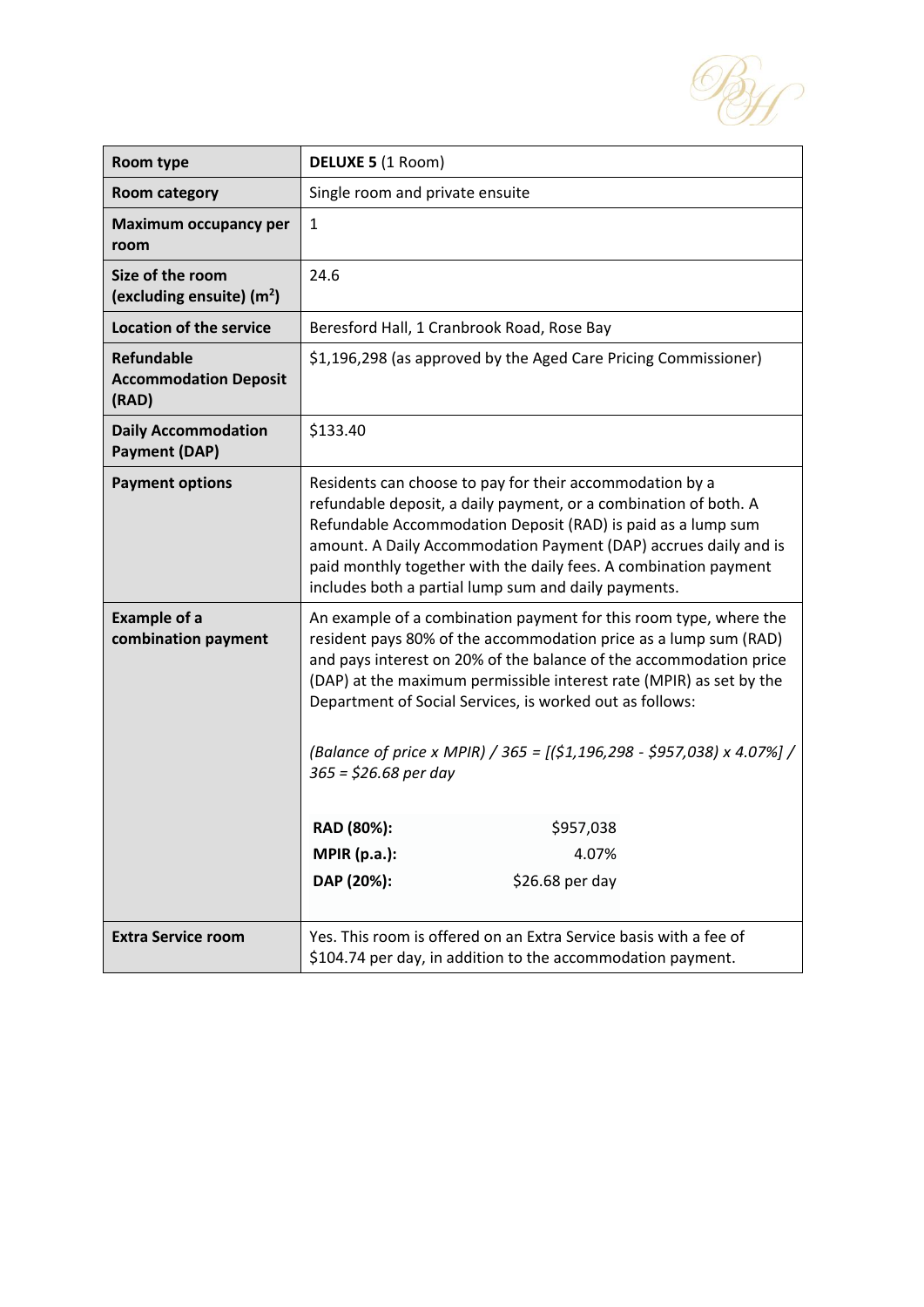

| Room type                                                  | <b>COUPLE 1 (1 Room)</b>                                                                                                                                                                                                                                                                                                                                                                                                                                                                                                                           |  |  |
|------------------------------------------------------------|----------------------------------------------------------------------------------------------------------------------------------------------------------------------------------------------------------------------------------------------------------------------------------------------------------------------------------------------------------------------------------------------------------------------------------------------------------------------------------------------------------------------------------------------------|--|--|
| <b>Room category</b>                                       | Couple room and private ensuite                                                                                                                                                                                                                                                                                                                                                                                                                                                                                                                    |  |  |
| Maximum occupancy per<br>room                              | $\overline{2}$                                                                                                                                                                                                                                                                                                                                                                                                                                                                                                                                     |  |  |
| Size of the room<br>(excluding ensuite) $(m2)$             | 26.7                                                                                                                                                                                                                                                                                                                                                                                                                                                                                                                                               |  |  |
| <b>Location of the service</b>                             | Beresford Hall, 1 Cranbrook Road, Rose Bay                                                                                                                                                                                                                                                                                                                                                                                                                                                                                                         |  |  |
| <b>Refundable</b><br><b>Accommodation Deposit</b><br>(RAD) | \$1,305,052 (as approved by the Aged Care Pricing Commissioner)                                                                                                                                                                                                                                                                                                                                                                                                                                                                                    |  |  |
| <b>Daily Accommodation</b><br><b>Payment (DAP)</b>         | \$145.52                                                                                                                                                                                                                                                                                                                                                                                                                                                                                                                                           |  |  |
| <b>Payment options</b>                                     | Residents can choose to pay for their accommodation by a<br>refundable deposit, a daily payment, or a combination of both. A<br>Refundable Accommodation Deposit (RAD) is paid as a lump sum<br>amount. A Daily Accommodation Payment (DAP) accrues daily and is<br>paid monthly together with the daily fees. A combination payment<br>includes both a partial lump sum and daily payments.                                                                                                                                                       |  |  |
| <b>Example of a</b><br>combination payment                 | An example of a combination payment for this room type, where the<br>resident pays 80% of the accommodation price as a lump sum (RAD)<br>and pays interest on 20% of the balance of the accommodation price<br>(DAP) at the maximum permissible interest rate (MPIR) as set by the<br>Department of Social Services, is worked out as follows:<br>(Balance of price x MPIR) / 365 = [(\$1,305,052 - \$1,044,041) x 4.07%]<br>$/365 = $29.10$ per day<br>RAD (80%):<br>\$1,044,041<br><b>MPIR (p.a.):</b><br>4.07%<br>DAP (20%):<br>\$29.10 per day |  |  |
| <b>Extra Service room</b>                                  | Yes. This room is offered on an Extra Service basis with a fee of<br>\$104.74 per day per person, in addition to the accommodation<br>payment.                                                                                                                                                                                                                                                                                                                                                                                                     |  |  |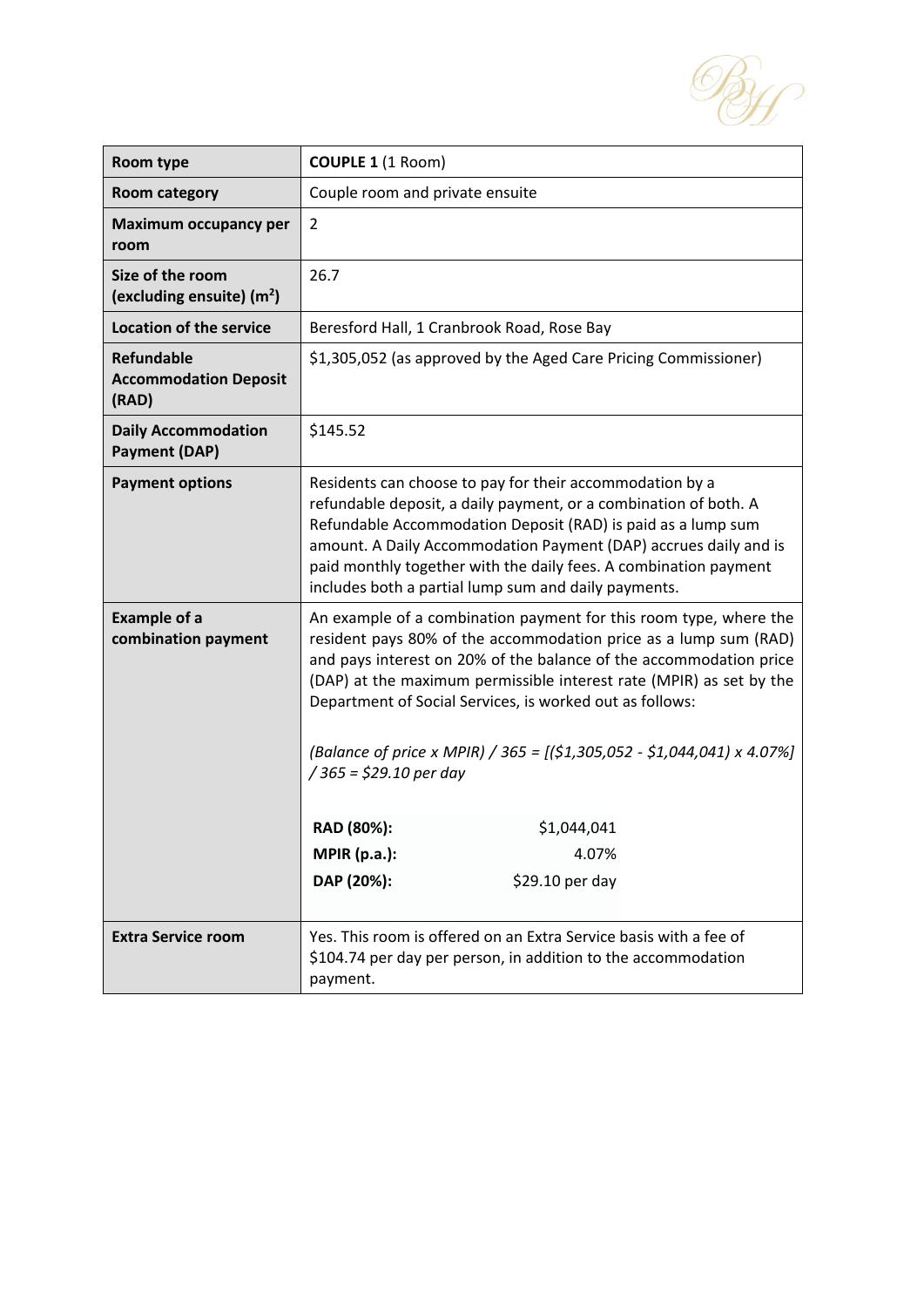By

| Room type                                                  | <b>COUPLE 2 (1 Room)</b>                                                                                                                                                                                                                                                                                                                                                                                                                                                                                                                           |  |
|------------------------------------------------------------|----------------------------------------------------------------------------------------------------------------------------------------------------------------------------------------------------------------------------------------------------------------------------------------------------------------------------------------------------------------------------------------------------------------------------------------------------------------------------------------------------------------------------------------------------|--|
| <b>Room category</b>                                       | Couple room and private ensuite                                                                                                                                                                                                                                                                                                                                                                                                                                                                                                                    |  |
| <b>Maximum occupancy per</b><br>room                       | $\overline{2}$                                                                                                                                                                                                                                                                                                                                                                                                                                                                                                                                     |  |
| Size of the room<br>(excluding ensuite) $(m2)$             | 41.6                                                                                                                                                                                                                                                                                                                                                                                                                                                                                                                                               |  |
| <b>Location of the service</b>                             | Beresford Hall, 1 Cranbrook Road, Rose Bay                                                                                                                                                                                                                                                                                                                                                                                                                                                                                                         |  |
| <b>Refundable</b><br><b>Accommodation Deposit</b><br>(RAD) | \$1,413,806 (as approved by the Aged Care Pricing Commissioner)                                                                                                                                                                                                                                                                                                                                                                                                                                                                                    |  |
| <b>Daily Accommodation</b><br><b>Payment (DAP)</b>         | \$157.65                                                                                                                                                                                                                                                                                                                                                                                                                                                                                                                                           |  |
| <b>Payment options</b>                                     | Residents can choose to pay for their accommodation by a<br>refundable deposit, a daily payment, or a combination of both. A<br>Refundable Accommodation Deposit (RAD) is paid as a lump sum<br>amount. A Daily Accommodation Payment (DAP) accrues daily and is<br>paid monthly together with the daily fees. A combination payment<br>includes both a partial lump sum and daily payments.                                                                                                                                                       |  |
| <b>Example of a</b><br>combination payment                 | An example of a combination payment for this room type, where the<br>resident pays 80% of the accommodation price as a lump sum (RAD)<br>and pays interest on 20% of the balance of the accommodation price<br>(DAP) at the maximum permissible interest rate (MPIR) as set by the<br>Department of Social Services, is worked out as follows:<br>(Balance of price x MPIR) / 365 = [(\$1,413,806 - \$1,131,044) x 4.07%]<br>$/365 = $31.53$ per day<br>RAD (80%):<br>\$1,131,044<br><b>MPIR (p.a.):</b><br>4.07%<br>DAP (20%):<br>\$31.53 per day |  |
| <b>Extra Service room</b>                                  | Yes. This room is offered on an Extra Service basis with a fee of<br>\$104.74 per day per person, in addition to the accommodation<br>payment.                                                                                                                                                                                                                                                                                                                                                                                                     |  |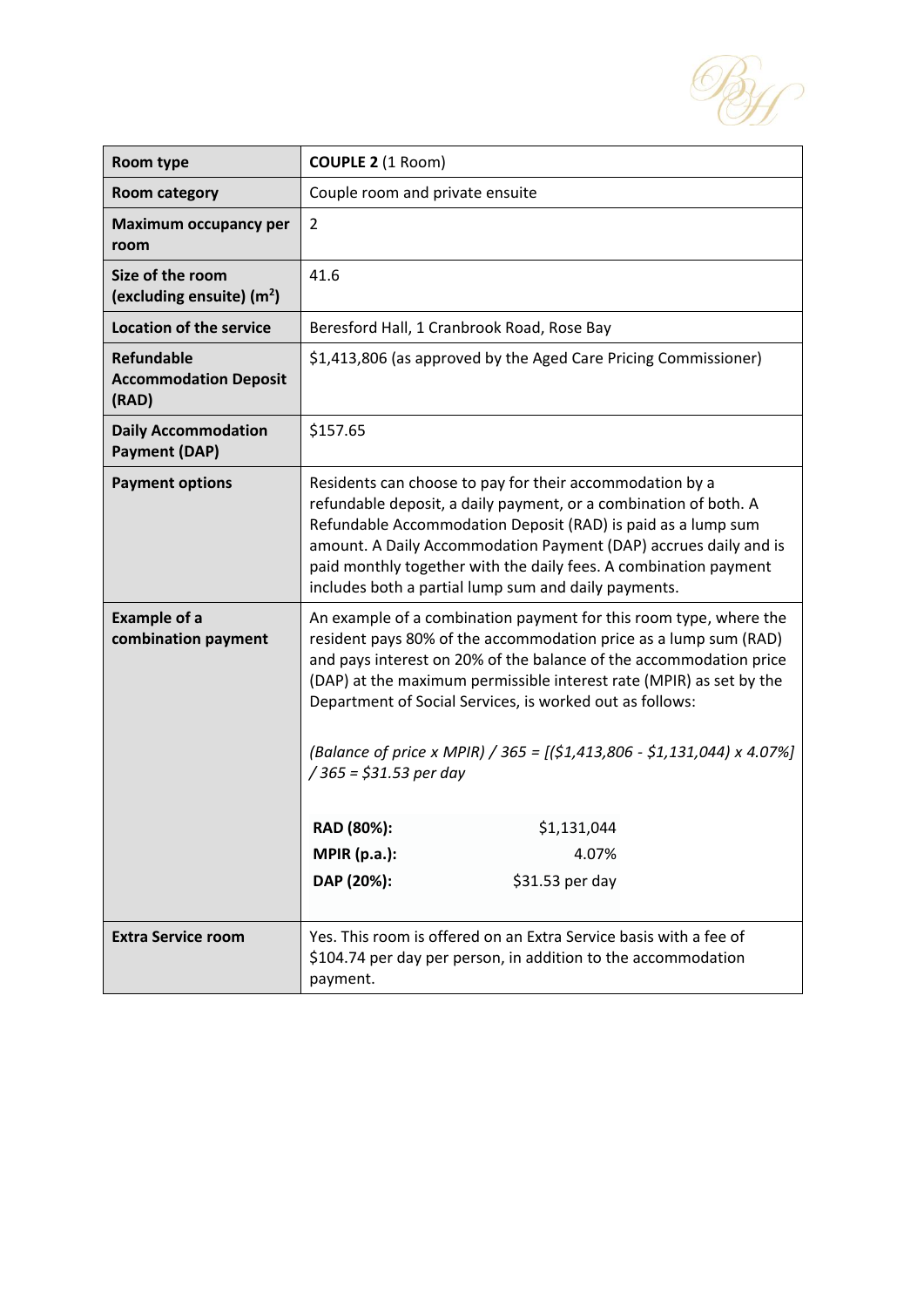By

| Room type                                                  | <b>COUPLE 3 (1 Room)</b>                                                                                                                                                                                                                                                                                                                                                                                                                             |  |  |
|------------------------------------------------------------|------------------------------------------------------------------------------------------------------------------------------------------------------------------------------------------------------------------------------------------------------------------------------------------------------------------------------------------------------------------------------------------------------------------------------------------------------|--|--|
| <b>Room category</b>                                       | Couple room and private ensuite                                                                                                                                                                                                                                                                                                                                                                                                                      |  |  |
| <b>Maximum occupancy per</b><br>room                       | $\overline{2}$                                                                                                                                                                                                                                                                                                                                                                                                                                       |  |  |
| Size of the room<br>(excluding ensuite) $(m2)$             | 41.7                                                                                                                                                                                                                                                                                                                                                                                                                                                 |  |  |
| <b>Location of the service</b>                             | Beresford Hall, 1 Cranbrook Road, Rose Bay                                                                                                                                                                                                                                                                                                                                                                                                           |  |  |
| <b>Refundable</b><br><b>Accommodation Deposit</b><br>(RAD) | \$2,180,261 (as approved by the Aged Care Pricing Commissioner)                                                                                                                                                                                                                                                                                                                                                                                      |  |  |
| <b>Daily Accommodation</b><br><b>Payment (DAP)</b>         | \$243.11                                                                                                                                                                                                                                                                                                                                                                                                                                             |  |  |
| <b>Payment options</b>                                     | Residents can choose to pay for their accommodation by a<br>refundable deposit, a daily payment, or a combination of both. A<br>Refundable Accommodation Deposit (RAD) is paid as a lump sum<br>amount. A Daily Accommodation Payment (DAP) accrues daily and is<br>paid monthly together with the daily fees. A combination payment<br>includes both a partial lump sum and daily payments.                                                         |  |  |
| <b>Example of a</b><br>combination payment                 | An example of a combination payment for this room type, where the<br>resident pays 80% of the accommodation price as a lump sum (RAD)<br>and pays interest on 20% of the balance of the accommodation price<br>(DAP) at the maximum permissible interest rate (MPIR) as set by the<br>Department of Social Services, is worked out as follows:<br>(Balance of price x MPIR) / 365 = [(\$2,180,261 - \$1,744,208) x 4.07%]<br>/ 365 = \$48.62 per day |  |  |
|                                                            | RAD (80%):<br>\$1,744,208                                                                                                                                                                                                                                                                                                                                                                                                                            |  |  |
|                                                            | <b>MPIR (p.a.):</b><br>4.07%                                                                                                                                                                                                                                                                                                                                                                                                                         |  |  |
|                                                            | DAP (20%):<br>\$48.62 per day                                                                                                                                                                                                                                                                                                                                                                                                                        |  |  |
| <b>Extra Service room</b>                                  | Yes. This room is offered on an Extra Service basis with a fee of<br>\$104.74 per day person, in addition to the accommodation payment.                                                                                                                                                                                                                                                                                                              |  |  |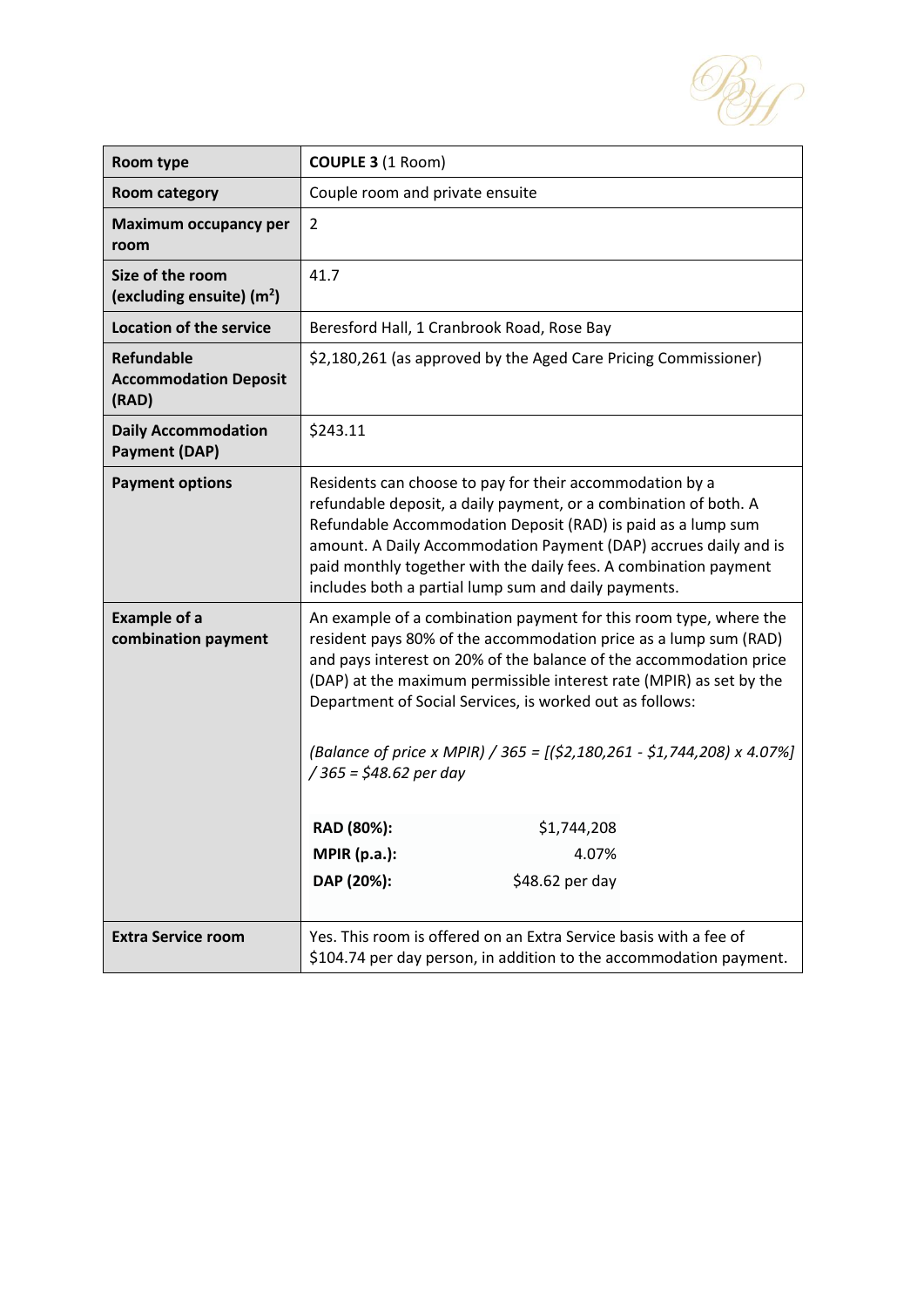By

| Room type                                                  | PREMIER 1 (1 Room)                                                                                                                                                                                                                                                                                                                                                                                                                                                                                                                                  |  |
|------------------------------------------------------------|-----------------------------------------------------------------------------------------------------------------------------------------------------------------------------------------------------------------------------------------------------------------------------------------------------------------------------------------------------------------------------------------------------------------------------------------------------------------------------------------------------------------------------------------------------|--|
| <b>Room category</b>                                       | Couple room and private ensuite                                                                                                                                                                                                                                                                                                                                                                                                                                                                                                                     |  |
| Maximum occupancy per<br>room                              | $\overline{2}$                                                                                                                                                                                                                                                                                                                                                                                                                                                                                                                                      |  |
| Size of the room<br>(excluding ensuite) $(m2)$             | 32.1                                                                                                                                                                                                                                                                                                                                                                                                                                                                                                                                                |  |
| <b>Location of the service</b>                             | Beresford Hall, 1 Cranbrook Road, Rose Bay                                                                                                                                                                                                                                                                                                                                                                                                                                                                                                          |  |
| <b>Refundable</b><br><b>Accommodation Deposit</b><br>(RAD) | \$1,413,806 (as approved by the Aged Care Pricing Commissioner)                                                                                                                                                                                                                                                                                                                                                                                                                                                                                     |  |
| <b>Daily Accommodation</b><br><b>Payment (DAP)</b>         | \$157.65                                                                                                                                                                                                                                                                                                                                                                                                                                                                                                                                            |  |
| <b>Payment options</b>                                     | Residents can choose to pay for their accommodation by a<br>refundable deposit, a daily payment, or a combination of both. A<br>Refundable Accommodation Deposit (RAD) is paid as a lump sum<br>amount. A Daily Accommodation Payment (DAP) accrues daily and is<br>paid monthly together with the daily fees. A combination payment<br>includes both a partial lump sum and daily payments.                                                                                                                                                        |  |
| <b>Example of a</b><br>combination payment                 | An example of a combination payment for this room type, where the<br>resident pays 80% of the accommodation price as a lump sum (RAD)<br>and pays interest on 20% of the balance of the accommodation price<br>(DAP) at the maximum permissible interest rate (MPIR) as set by the<br>Department of Social Services, is worked out as follows:<br>(Balance of price x MPIR) / 365 = [(\$1,413,806 - \$1,131,044) x 4.07%]<br>$/365 = $31.53$ per day<br>\$1,131,044<br>RAD (80%):<br><b>MPIR (p.a.):</b><br>4.07%<br>DAP (20%):<br>$$31.53$ per day |  |
| <b>Extra Service room</b>                                  | Yes. This room is offered on an Extra Service basis with a fee of<br>\$104.74 per day per person, in addition to the accommodation<br>payment.                                                                                                                                                                                                                                                                                                                                                                                                      |  |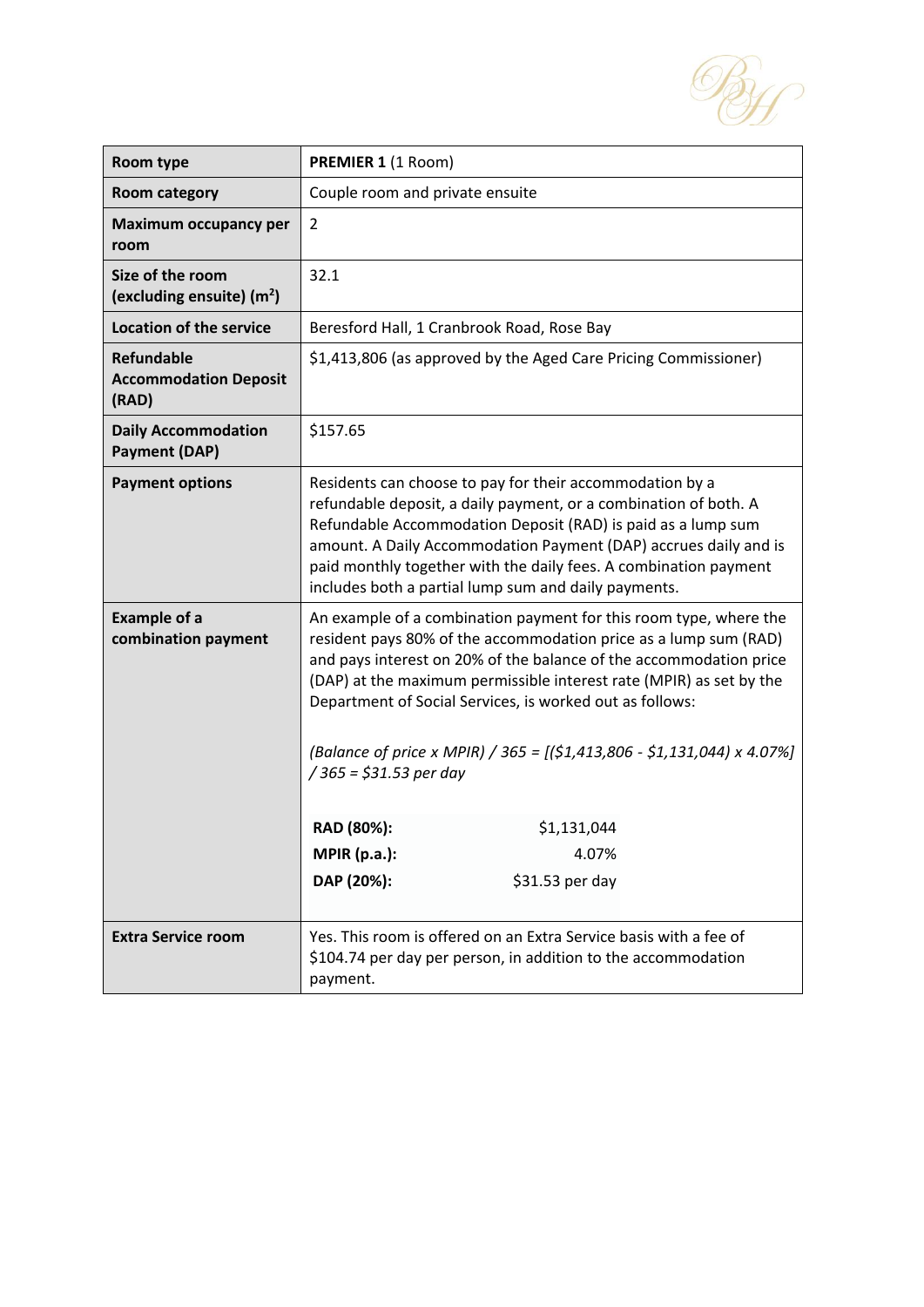By

| Room type                                                  | PREMIER 2 (1 Room)                                                                                                                                                                                                                                                                                                                                                                                                                                   |  |
|------------------------------------------------------------|------------------------------------------------------------------------------------------------------------------------------------------------------------------------------------------------------------------------------------------------------------------------------------------------------------------------------------------------------------------------------------------------------------------------------------------------------|--|
| <b>Room category</b>                                       | Single room and private ensuite                                                                                                                                                                                                                                                                                                                                                                                                                      |  |
| <b>Maximum occupancy per</b><br>room                       | $\mathbf{1}$                                                                                                                                                                                                                                                                                                                                                                                                                                         |  |
| Size of the room<br>(excluding ensuite) $(m2)$             | 35                                                                                                                                                                                                                                                                                                                                                                                                                                                   |  |
| <b>Location of the service</b>                             | Beresford Hall, 1 Cranbrook Road, Rose Bay                                                                                                                                                                                                                                                                                                                                                                                                           |  |
| <b>Refundable</b><br><b>Accommodation Deposit</b><br>(RAD) | \$1,522,560 (as approved by the Aged Care Pricing Commissioner)                                                                                                                                                                                                                                                                                                                                                                                      |  |
| <b>Daily Accommodation</b><br><b>Payment (DAP)</b>         | \$169.78                                                                                                                                                                                                                                                                                                                                                                                                                                             |  |
| <b>Payment options</b>                                     | Residents can choose to pay for their accommodation by a<br>refundable deposit, a daily payment, or a combination of both. A<br>Refundable Accommodation Deposit (RAD) is paid as a lump sum<br>amount. A Daily Accommodation Payment (DAP) accrues daily and is<br>paid monthly together with the daily fees. A combination payment<br>includes both a partial lump sum and daily payments.                                                         |  |
| <b>Example of a</b><br>combination payment                 | An example of a combination payment for this room type, where the<br>resident pays 80% of the accommodation price as a lump sum (RAD)<br>and pays interest on 20% of the balance of the accommodation price<br>(DAP) at the maximum permissible interest rate (MPIR) as set by the<br>Department of Social Services, is worked out as follows:<br>(Balance of price x MPIR) / 365 = [(\$1,522,560 - \$1,218,048) x 4.07%]<br>/ 365 = \$33.96 per day |  |
|                                                            | RAD (80%):<br>\$1,218,048                                                                                                                                                                                                                                                                                                                                                                                                                            |  |
|                                                            | <b>MPIR (p.a.):</b><br>4.07%                                                                                                                                                                                                                                                                                                                                                                                                                         |  |
|                                                            | DAP (20%):<br>\$33.96 per day                                                                                                                                                                                                                                                                                                                                                                                                                        |  |
| <b>Extra Service room</b>                                  | Yes. This room is offered on an Extra Service basis with a fee of<br>\$104.74 per day, in addition to the accommodation payment.                                                                                                                                                                                                                                                                                                                     |  |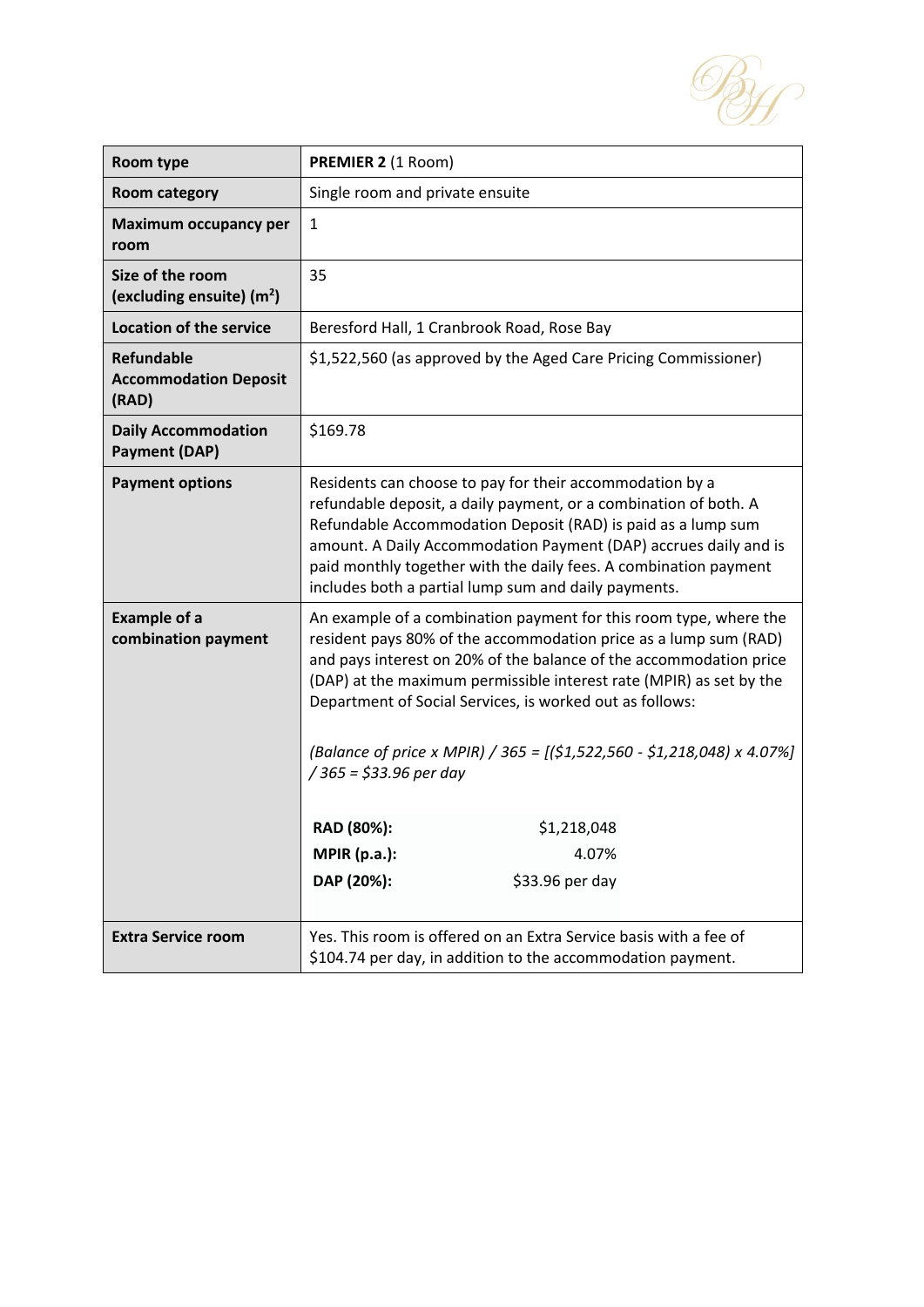

| Room type                                                  | <b>SIGNATURE (1 Room)</b>                                                                                                                                                                                                                                                                                                                                                                                                                             |  |
|------------------------------------------------------------|-------------------------------------------------------------------------------------------------------------------------------------------------------------------------------------------------------------------------------------------------------------------------------------------------------------------------------------------------------------------------------------------------------------------------------------------------------|--|
| <b>Room category</b>                                       | Single room, private ensuite and kitchenette                                                                                                                                                                                                                                                                                                                                                                                                          |  |
| Maximum occupancy per<br>room                              | 1                                                                                                                                                                                                                                                                                                                                                                                                                                                     |  |
| Size of the room<br>(excluding ensuite) $(m2)$             | 41.7                                                                                                                                                                                                                                                                                                                                                                                                                                                  |  |
| <b>Location of the service</b>                             | Beresford Hall, 1 Cranbrook Road, Rose Bay                                                                                                                                                                                                                                                                                                                                                                                                            |  |
| <b>Refundable</b><br><b>Accommodation Deposit</b><br>(RAD) | \$2,180,261 (as approved by the Aged Care Pricing Commissioner)                                                                                                                                                                                                                                                                                                                                                                                       |  |
| <b>Daily Accommodation</b><br><b>Payment (DAP)</b>         | \$243.11                                                                                                                                                                                                                                                                                                                                                                                                                                              |  |
| <b>Payment options</b>                                     | Residents can choose to pay for their accommodation by a<br>refundable deposit, a daily payment, or a combination of both. A<br>Refundable Accommodation Deposit (RAD) is paid as a lump sum<br>amount. A Daily Accommodation Payment (DAP) accrues daily and is<br>paid monthly together with the daily fees. A combination payment<br>includes both a partial lump sum and daily payments.                                                          |  |
| <b>Example of a</b><br>combination payment                 | An example of a combination payment for this room type, where the<br>resident pays 80% of the accommodation price as a lump sum (RAD)<br>and pays interest on 20% of the balance of the accommodation price<br>(DAP) at the maximum permissible interest rate (MPIR) as set by the<br>Department of Social Services, is worked out as follows:<br>(Balance of price x MPIR) / 365 = [(\$2,180,261 - \$1,744,208) x 4.07%]<br>$/365$ = \$48.62 per day |  |
|                                                            | RAD (80%):<br>\$1,744,208                                                                                                                                                                                                                                                                                                                                                                                                                             |  |
|                                                            | <b>MPIR (p.a.):</b><br>4.07%<br>DAP (20%):<br>\$48.62 per day                                                                                                                                                                                                                                                                                                                                                                                         |  |
|                                                            |                                                                                                                                                                                                                                                                                                                                                                                                                                                       |  |
| <b>Extra Service room</b>                                  | Yes. This room is offered on an Extra Service basis with a fee of<br>\$104.74 per day, in addition to the accommodation payment.                                                                                                                                                                                                                                                                                                                      |  |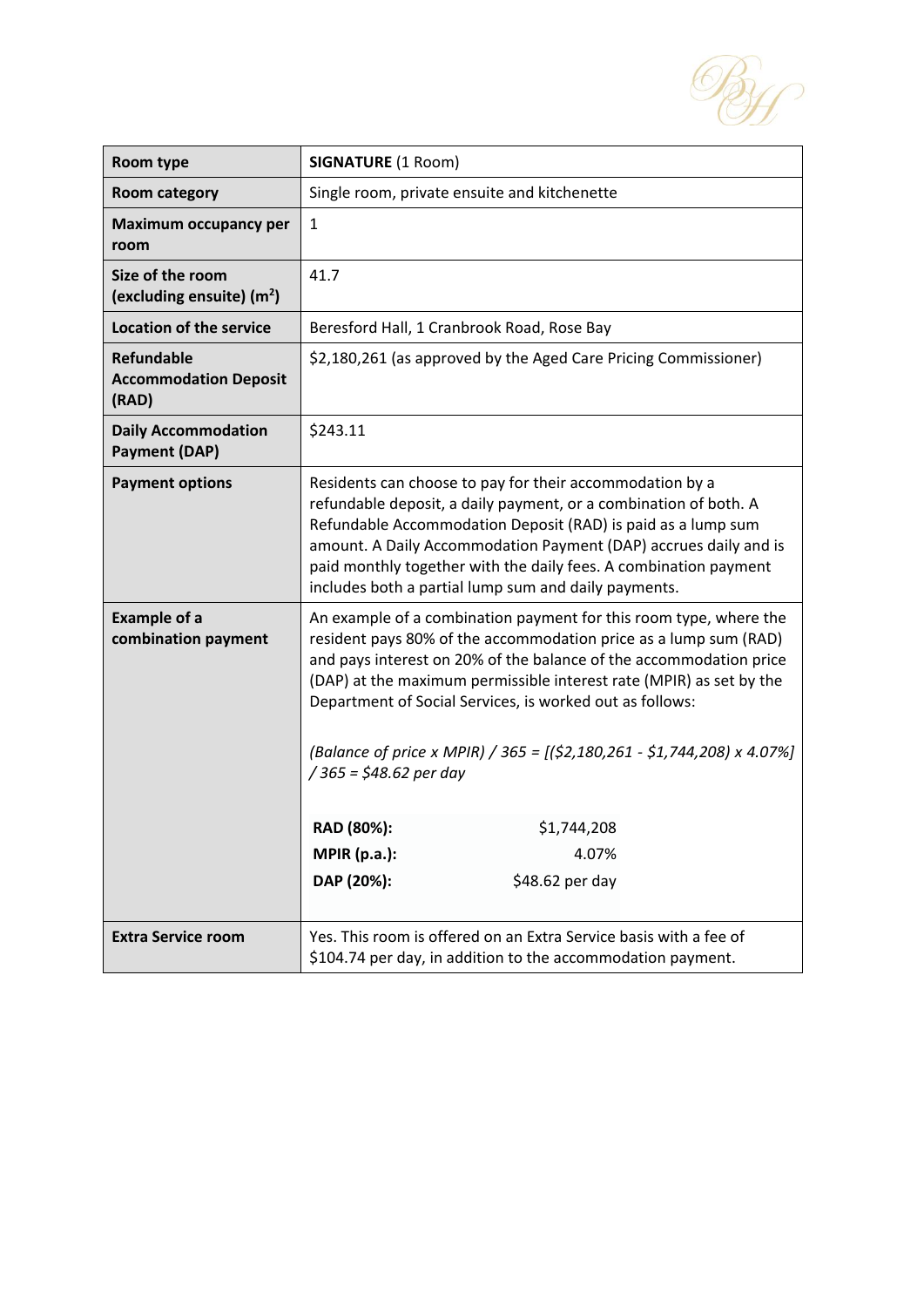



# **ACCOMMODATION PAYMENT AND KEY FEATURES STATEMENT**

Welcome to Drayton House.

Drayton House is part of the Beresford Hall residential aged care service. Located in a separate building at 6-8 Cranbrook Road in Bellevue Hill, Drayton House was completed in 2017 as an addition to the Beresford Hall service.

At Drayton House, residents can choose from 5 different room types – Classic A, Classic B, Deluxe, Premier and Signature Suites. The room a resident chooses determines the Accommodation Payment that is payable. The Accommodation Payment is in addition to the daily fees (i.e. Basic Fee, Means Tested Care Fee and Premium Services Fee). For more information on daily fees, please see the General Information Statement.

Residents can choose to pay the Accommodation Payment as a refundable deposit, a daily payment, or a combination of both. A Refundable Accommodation Deposit (RAD) is paid as a lump sum amount. A Daily Accommodation Payment (DAP) accrues daily and is paid monthly together with the daily fees. A combination payment includes both a partial lump sum and daily payments.

All of Drayton House's accommodation pricing has been approved by the Aged Care Pricing Commissioner pursuant to section 52G of the *Aged Care Act 1997* (Cth).

Detailed below is information about each room type, including its key features and the Accommodation Payment that is payable. To assist you with understanding a combination payment, we have provided a worked example for each room type.

If you would like to visit Drayton House or have any questions, please call us to arrange a time on (02) 8388 8000 or email at [enquiries@beresfordhall.com.au.](mailto:enquiries@beresfordhall.com.au)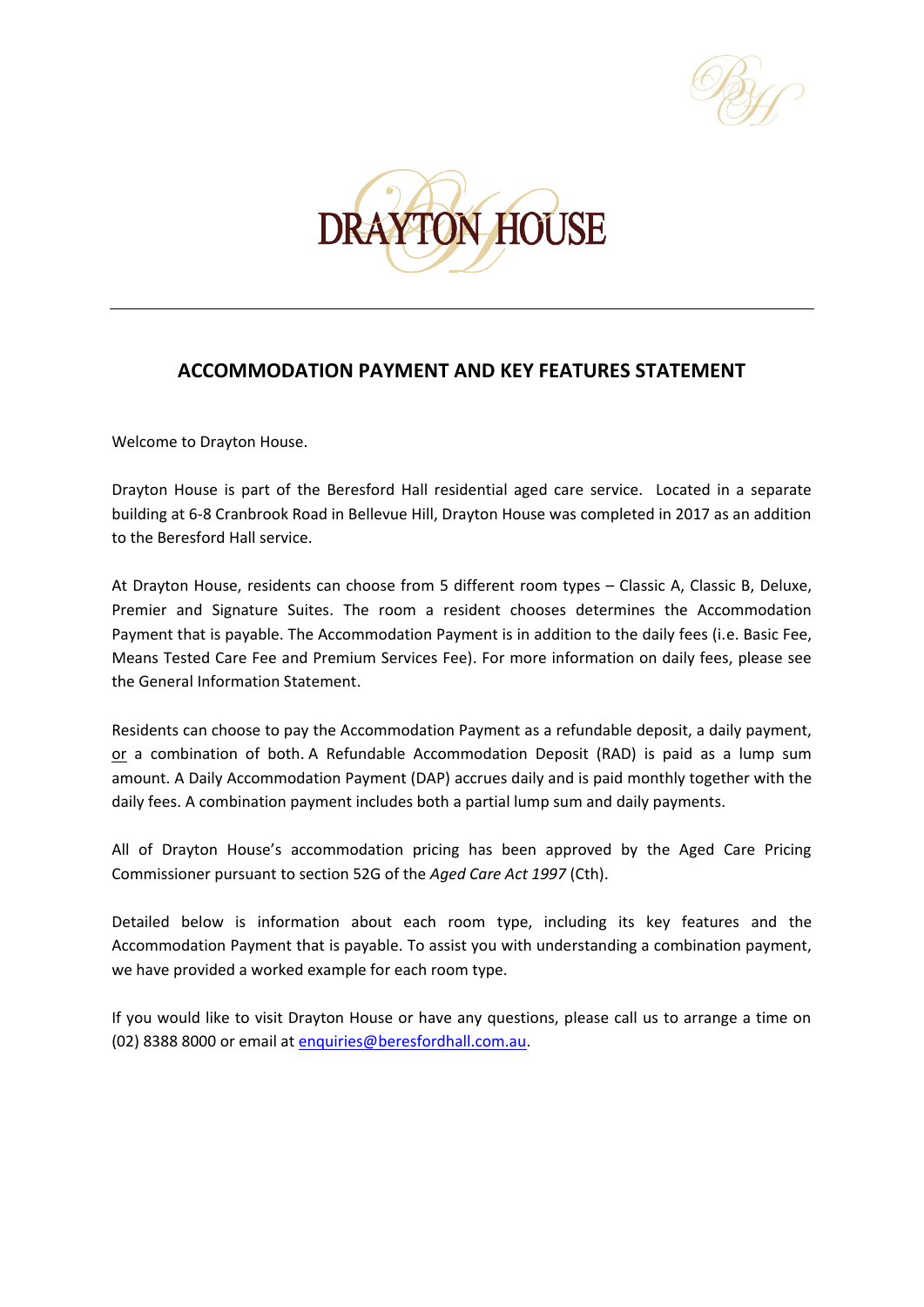

### **1. OVERVIEW OF DRAYTON HOUSE AND COMMON FEATURES OF ALL SUITES**

| <b>Location</b>                                                                                                   | Drayton House is located at 6-8 Cranbrook Road, Bellevue Hill.<br>Situated within one of Sydney's most desirable residential suburbs<br>and overlooking Sydney Harbour, it is a luxurious residential aged<br>care facility close to shopping centres, cafes, restaurants and public<br>transport.                                                                                                                                                                                                                                                                                                                                                                                                       |
|-------------------------------------------------------------------------------------------------------------------|----------------------------------------------------------------------------------------------------------------------------------------------------------------------------------------------------------------------------------------------------------------------------------------------------------------------------------------------------------------------------------------------------------------------------------------------------------------------------------------------------------------------------------------------------------------------------------------------------------------------------------------------------------------------------------------------------------|
| Description of quality,<br>condition and amenity of<br>all suites                                                 | Drayton House sets a new benchmark in residential aged care.<br>Expertly designed by award winning architects, Morrison Design<br>Partnership, and with luxurious interiors, Drayton House was<br>completed in 2017 and sets a new standard in residential aged care.                                                                                                                                                                                                                                                                                                                                                                                                                                    |
|                                                                                                                   | Each suite is fully furnished with a hi/lo bed with a tilt function, over-<br>bed table, bedside table and lamp, spacious wardrobe, armchair, and<br>flat screen television. All suites have high-quality carpet which is<br>attractive, modern and durable as well providing for easy<br>manoeuvrability of mobility aids. All suites allow for residents to<br>personalise their apartment and create a home-like environment.<br>Each suite is fitted throughout with multiple nurse call bells alarms in<br>key areas, has a generous built-in wardrobe that includes hanging<br>space and shelving, and provides resident controlled split-system air<br>conditioning for both heating and cooling. |
|                                                                                                                   | Each suite has above-average floor space for a residential aged care<br>setting. There is sufficient space for easy manipulation of<br>furniture/mechanical lifting devices. The generous proportions and<br>floor space of the suites allow for a sense of belonging and familiarity<br>which encourages residents to personalise their living spaces.                                                                                                                                                                                                                                                                                                                                                  |
|                                                                                                                   | The suites are discrete and ensure the utmost privacy. Each suite has<br>lockable doors and a key safe in each wardrobe. The curtains are<br>high quality heavy fabric with an attractive tie back sash. Special<br>attention has been paid to building acoustics to minimise noise and<br>all windows and balcony doors are double-glazed.                                                                                                                                                                                                                                                                                                                                                              |
|                                                                                                                   | Suites are designed to cater for ageing in place such that ongoing<br>care can be provided as the needs of residents change.                                                                                                                                                                                                                                                                                                                                                                                                                                                                                                                                                                             |
| Description of quality,<br>condition size and<br>amenity of common<br>areas to which all<br>residents have access | At Drayton House, residents have access to all common areas in the<br>service. Those residents located in the dementia-specific wing have<br>full supervised access to all common areas of the facility. The quality<br>of the furniture in the common areas is similar to that of a boutique<br>hotel. There are generous lounges with cushions, coffee tables,<br>decorative wall units and floral arrangements. There is an automated<br>coffee machine and a water cooler for all residents and guests. Many<br>of the common areas in the facility have views of Sydney Harbour.                                                                                                                    |
|                                                                                                                   | A feature of Drayton House is the large vertical garden running along<br>the side of the facility. There is also a secure outdoor area for<br>dementia residents and a rooftop garden to be enjoyed by other<br>residents.                                                                                                                                                                                                                                                                                                                                                                                                                                                                               |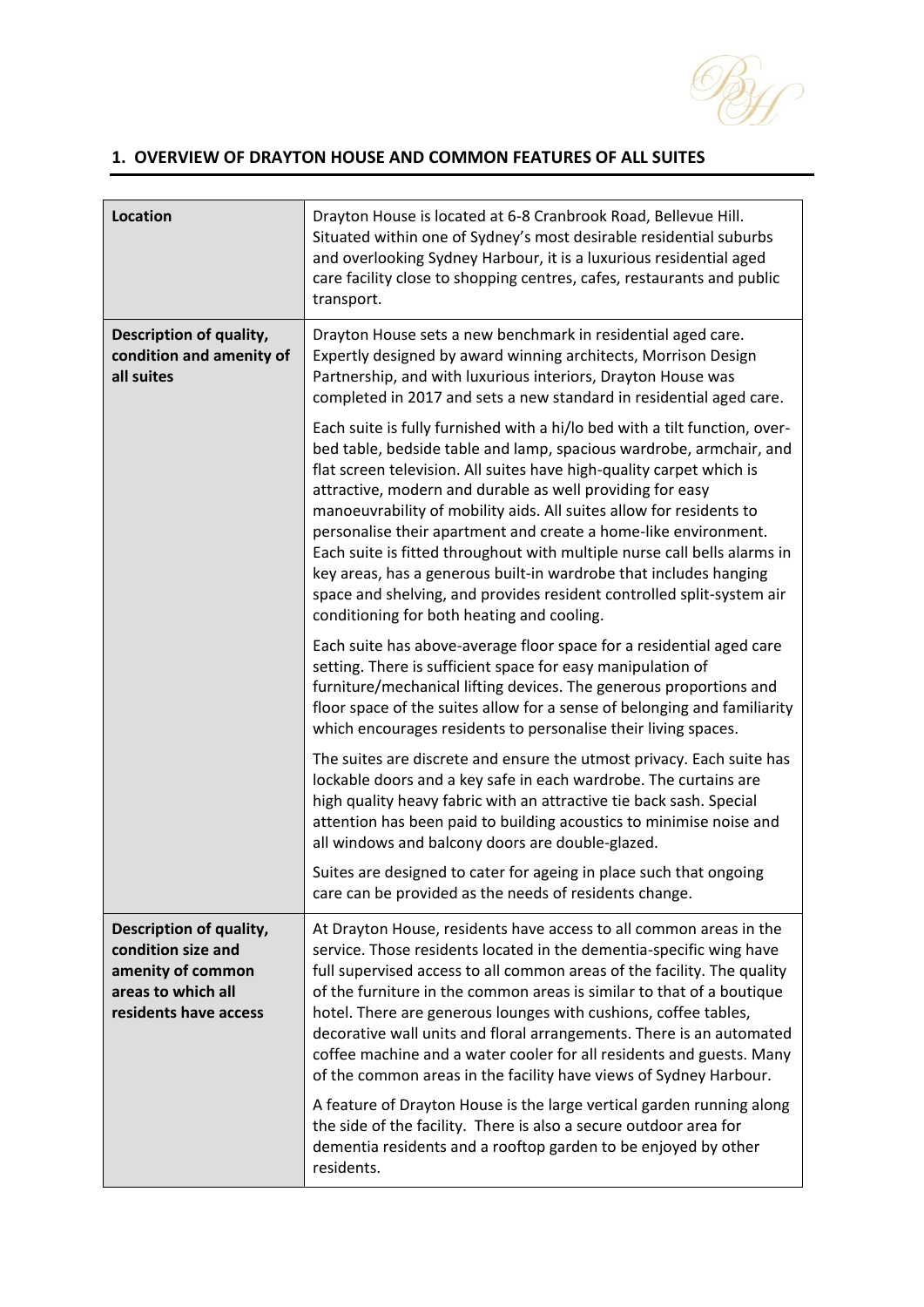

|                                                                                                                                                | Our facility is designed to facilitate close monitoring by staff in a<br>home-like environment. Drayton House is designed to enable easy<br>identification of key living areas by residents. Common areas are<br>designed to bring together residents in a social environment and to<br>encourage interaction and participation. The focus of the common<br>areas beyond the comfort of residents is to promote a therapeutic<br>environment which fosters the interaction of residents, staff and<br>their families.<br>Communal areas are extensive and easily accessible for all residents.<br>The fit-out of the common areas is akin to a boutique hotel. We have<br>described below the various features together with the approximate<br>areas of each.<br>All residents have access to the features on the lower ground floor of<br>Beresford Hall including the Health Club, Day Spa, Restaurant, |
|------------------------------------------------------------------------------------------------------------------------------------------------|------------------------------------------------------------------------------------------------------------------------------------------------------------------------------------------------------------------------------------------------------------------------------------------------------------------------------------------------------------------------------------------------------------------------------------------------------------------------------------------------------------------------------------------------------------------------------------------------------------------------------------------------------------------------------------------------------------------------------------------------------------------------------------------------------------------------------------------------------------------------------------------------------------|
|                                                                                                                                                | Cinema, The Captain Piper Room and Wine Cellar.<br>Floor coverings in the suites incorporate high-quality carpet in the                                                                                                                                                                                                                                                                                                                                                                                                                                                                                                                                                                                                                                                                                                                                                                                    |
| <b>Description of specific</b><br>accommodation design<br>features of all rooms, and<br>of the facility, to which all<br>residents have access | bedroom and living areas and quality tiles in the ensuites.                                                                                                                                                                                                                                                                                                                                                                                                                                                                                                                                                                                                                                                                                                                                                                                                                                                |
|                                                                                                                                                | All suites are fitted with pinch pleat drapes which feature decorative<br>curtain tie backs. All curtains and blinds open and close with a<br>drawstring cord or wand.                                                                                                                                                                                                                                                                                                                                                                                                                                                                                                                                                                                                                                                                                                                                     |
|                                                                                                                                                | Each ensuite is finished with quality tiles, large mirrored vanity<br>cabinet and basin with modern fittings. The large showers are fitted<br>with a safety rail. There is room for access to the shower, toilet and<br>vanity with mobility aids.                                                                                                                                                                                                                                                                                                                                                                                                                                                                                                                                                                                                                                                         |
|                                                                                                                                                | The local environment encourages the residents (and their family<br>and friends) to enjoy the beauty of Rose Bay and Sydney Harbour<br>with walkways designed for wheelchair access. In this way, the<br>design features of Drayton House support the safety and security of<br>residents whilst assisting them to maintain their independence.                                                                                                                                                                                                                                                                                                                                                                                                                                                                                                                                                            |
| <b>Premium services</b>                                                                                                                        | Drayton House provides a significantly higher than average standard<br>of services, including accommodation, range and quality of food, and<br>non-care services such as recreational and personal interest<br>activities. Our premium services include superior accommodation<br>features, elegant furniture, fittings and furnishings, enhanced dining<br>and beverage offerings, and innovative lifestyle, therapy and<br>personal services. All residents at Drayton House pay an extra fee for<br>the higher standard of accommodation, food and services provided<br>as part of the premium service.                                                                                                                                                                                                                                                                                                 |
| <b>Description of optional</b><br>additional (not included<br>in the accommodation<br>price for a room) costs<br>associated with the room      | Optional services for which an additional fee is charged include<br>services provided at the hairdressing salon, services provided at the<br>beauty salon (including facials, manicures and pedicures), telephone<br>line rental and call charges, meals for visitors, and car parking.                                                                                                                                                                                                                                                                                                                                                                                                                                                                                                                                                                                                                    |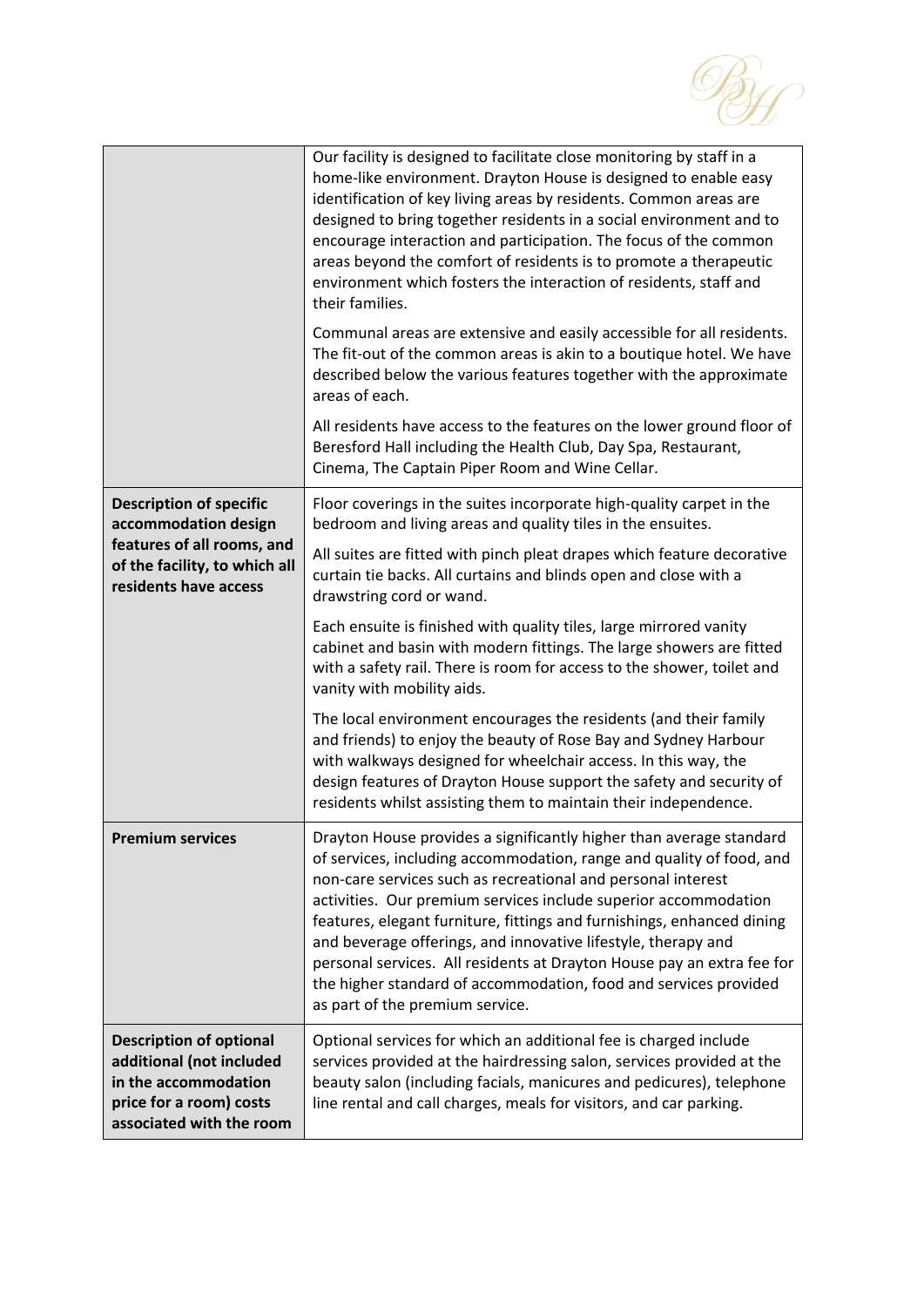

### **2. ROOM TYPES**

| Room type                                                  | <b>CLASSIC A (1 Room)</b>                                                                                                                                                                                                                                                                                                                                                                                                                        |  |
|------------------------------------------------------------|--------------------------------------------------------------------------------------------------------------------------------------------------------------------------------------------------------------------------------------------------------------------------------------------------------------------------------------------------------------------------------------------------------------------------------------------------|--|
| <b>Room category</b>                                       | Single room and private ensuite                                                                                                                                                                                                                                                                                                                                                                                                                  |  |
| <b>Maximum occupancy per</b><br>room                       | $\mathbf{1}$                                                                                                                                                                                                                                                                                                                                                                                                                                     |  |
| Size of the room<br>(including ensuite) $(m2)$             | Room sizes in this category range from 21.5 to 27.4 $m2$                                                                                                                                                                                                                                                                                                                                                                                         |  |
| <b>Location of the service</b>                             | Drayton House, 6-8 Cranbrook Road, Bellevue Hill                                                                                                                                                                                                                                                                                                                                                                                                 |  |
| <b>Refundable</b><br><b>Accommodation Deposit</b><br>(RAD) | \$985,185 (as approved by the Aged Care Pricing Commissioner)                                                                                                                                                                                                                                                                                                                                                                                    |  |
| <b>Daily Accommodation</b><br><b>Payment (DAP)</b>         | \$109.85                                                                                                                                                                                                                                                                                                                                                                                                                                         |  |
| <b>Payment options</b>                                     | Residents can choose to pay for their accommodation by a<br>refundable deposit, a daily payment, or a combination of both. A<br>Refundable Accommodation Deposit (RAD) is paid as a lump sum<br>amount. A Daily Accommodation Payment (DAP) accrues daily and is<br>paid monthly together with the daily fees. A combination payment<br>includes both a partial lump sum and daily payments.                                                     |  |
| <b>Example of a</b><br>combination payment                 | An example of a combination payment for this room type, where the<br>resident pays 80% of the accommodation price as a lump sum (RAD)<br>and pays interest on 20% of the balance of the accommodation price<br>(DAP) at the maximum permissible interest rate (MPIR) as set by the<br>Department of Human Services, is worked out as follows:<br>(Balance of price x MPIR) / 365 = [(\$985,185 - \$788,148) x 4.07%] /<br>$365 = $21.97$ per day |  |
|                                                            | RAD (80%):<br>\$788,148                                                                                                                                                                                                                                                                                                                                                                                                                          |  |
|                                                            | <b>MPIR (p.a.):</b><br>4.07%                                                                                                                                                                                                                                                                                                                                                                                                                     |  |
|                                                            | DAP (20%):<br>\$21.97 per day                                                                                                                                                                                                                                                                                                                                                                                                                    |  |
| <b>Premium Services room</b>                               | Yes. This room is offered on the basis that a mandatory Premium<br>Services Fee of \$104.74 per day is payable, in addition to the<br>accommodation payment.                                                                                                                                                                                                                                                                                     |  |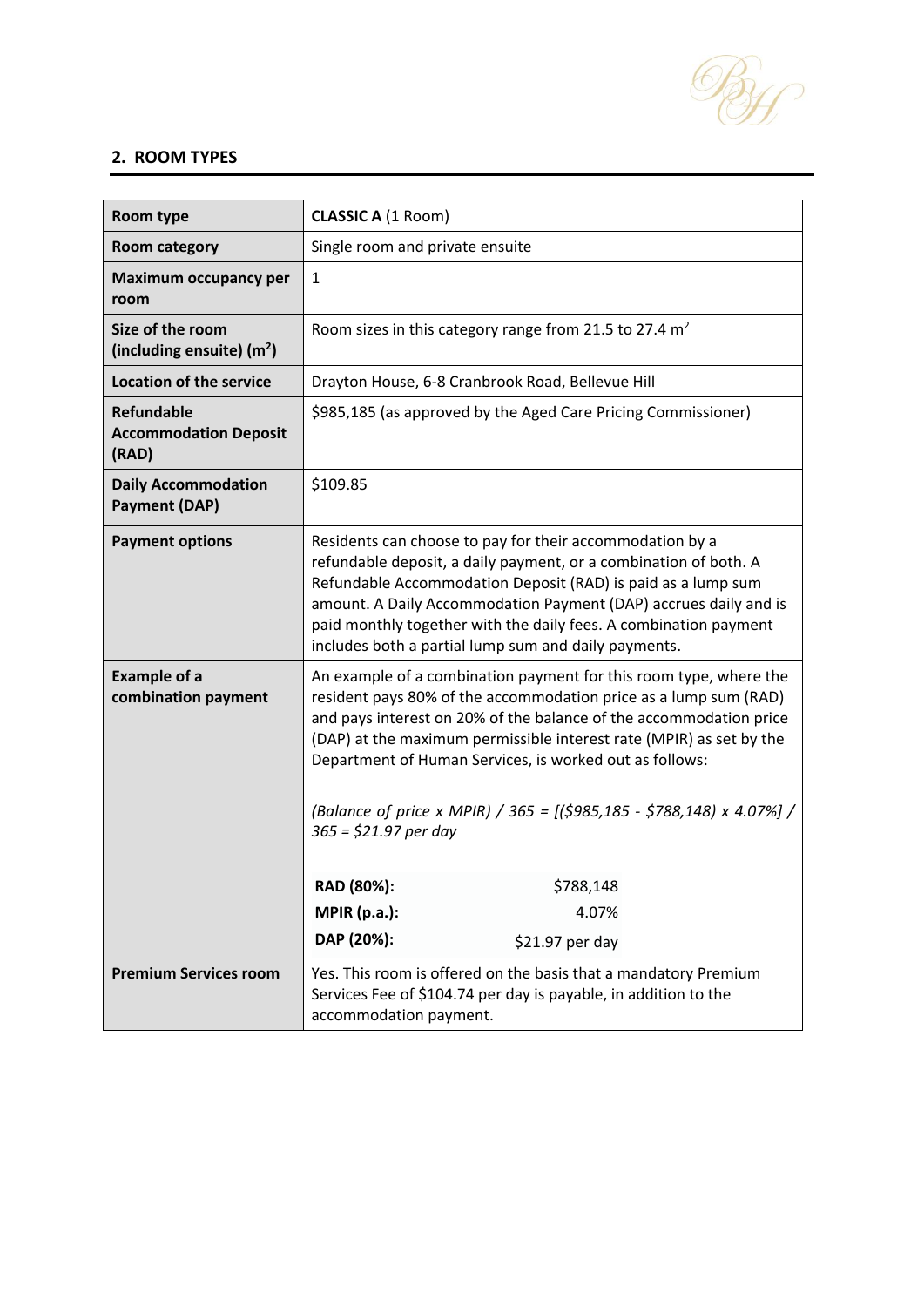

| Room type                                                  | <b>CLASSIC B (1 Room)</b>                                                                                                                                                                                                                                                                                                                                                                                                                        |  |
|------------------------------------------------------------|--------------------------------------------------------------------------------------------------------------------------------------------------------------------------------------------------------------------------------------------------------------------------------------------------------------------------------------------------------------------------------------------------------------------------------------------------|--|
| Room category                                              | Single room and private ensuite                                                                                                                                                                                                                                                                                                                                                                                                                  |  |
| Maximum occupancy per<br>room                              | $\mathbf{1}$                                                                                                                                                                                                                                                                                                                                                                                                                                     |  |
| Size of the room<br>(including ensuite) $(m2)$             | Room sizes in this category range from 18.7 to 20.3 $m2$                                                                                                                                                                                                                                                                                                                                                                                         |  |
| <b>Location of the service</b>                             | Drayton House, 6-8 Cranbrook Road, Bellevue Hill                                                                                                                                                                                                                                                                                                                                                                                                 |  |
| <b>Refundable</b><br><b>Accommodation Deposit</b><br>(RAD) | \$933,333 (as approved by the Aged Care Pricing Commissioner)                                                                                                                                                                                                                                                                                                                                                                                    |  |
| <b>Daily Accommodation</b><br><b>Payment (DAP)</b>         | \$104.07                                                                                                                                                                                                                                                                                                                                                                                                                                         |  |
| <b>Payment options</b>                                     | Residents can choose to pay for their accommodation by a<br>refundable deposit, a daily payment, or a combination of both. A<br>Refundable Accommodation Deposit (RAD) is paid as a lump sum<br>amount. A Daily Accommodation Payment (DAP) accrues daily and is<br>paid monthly together with the daily fees. A combination payment<br>includes both a partial lump sum and daily payments.                                                     |  |
| <b>Example of a</b><br>combination payment                 | An example of a combination payment for this room type, where the<br>resident pays 80% of the accommodation price as a lump sum (RAD)<br>and pays interest on 20% of the balance of the accommodation price<br>(DAP) at the maximum permissible interest rate (MPIR) as set by the<br>Department of Human Services, is worked out as follows:<br>(Balance of price x MPIR) / 365 = [(\$933,333 - \$746,666) x 4.07%] /<br>$365 = $20.81$ per day |  |
|                                                            | RAD (80%):<br>\$746,666                                                                                                                                                                                                                                                                                                                                                                                                                          |  |
|                                                            | <b>MPIR (p.a.):</b><br>4.07%                                                                                                                                                                                                                                                                                                                                                                                                                     |  |
|                                                            | DAP (20%):<br>\$20.81 per day                                                                                                                                                                                                                                                                                                                                                                                                                    |  |
| <b>Premium Services room</b>                               | Yes. This room is offered on the basis that a mandatory Premium<br>Services Fee of \$104.74 per day is payable, in addition to the<br>accommodation payment.                                                                                                                                                                                                                                                                                     |  |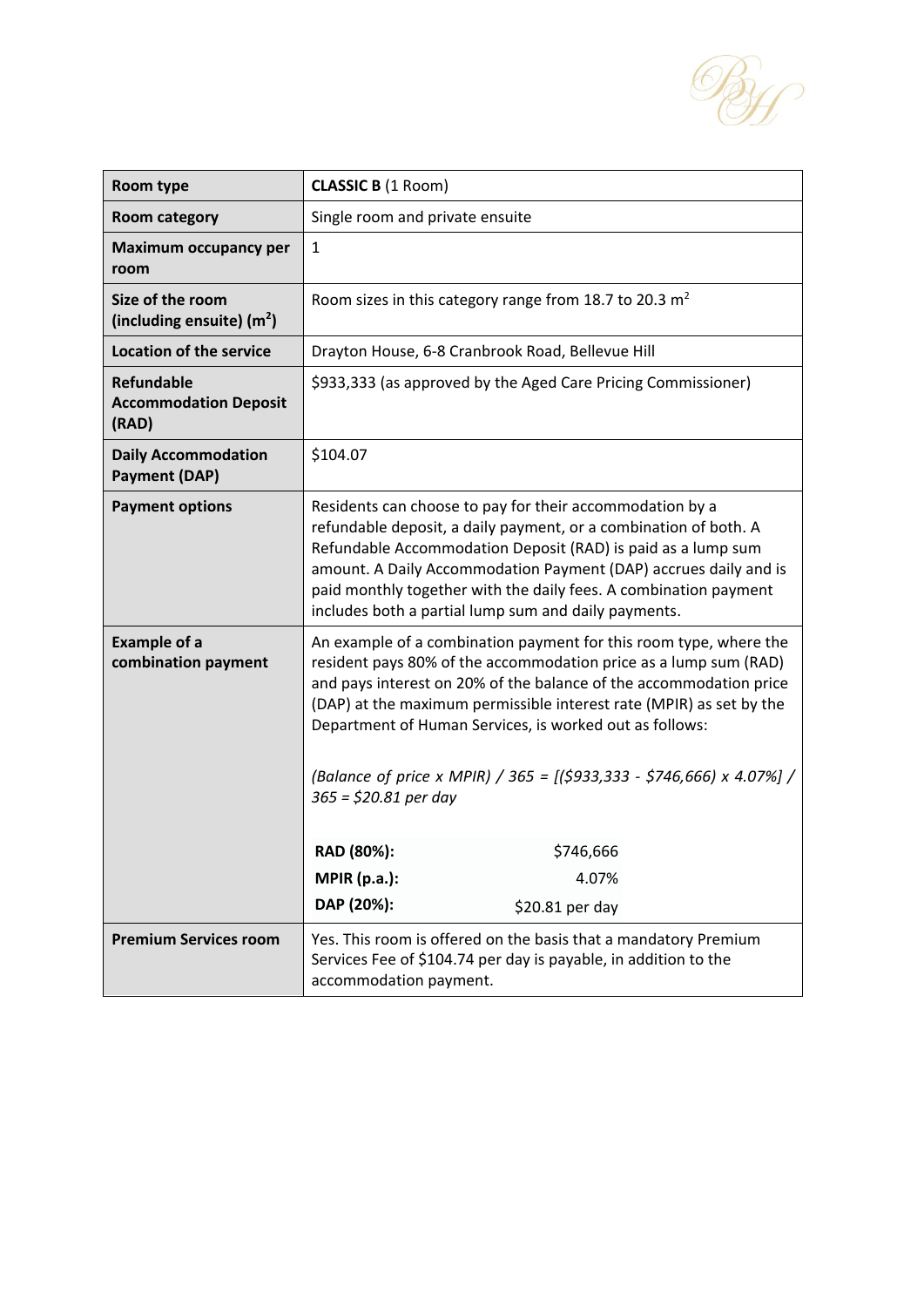

| Room type                                                  | DELUXE (1 Room)                                                                                                                                                                                                                                                                                                                                                                                                                                    |  |
|------------------------------------------------------------|----------------------------------------------------------------------------------------------------------------------------------------------------------------------------------------------------------------------------------------------------------------------------------------------------------------------------------------------------------------------------------------------------------------------------------------------------|--|
| <b>Room category</b>                                       | Single room and private ensuite, some with kitchenette                                                                                                                                                                                                                                                                                                                                                                                             |  |
| <b>Maximum occupancy per</b><br>room                       | $\mathbf{1}$                                                                                                                                                                                                                                                                                                                                                                                                                                       |  |
| Size of the room<br>(including ensuite) $(m2)$             | Room sizes in this category range from 23 to 33.6 $m2$                                                                                                                                                                                                                                                                                                                                                                                             |  |
| <b>Location of the service</b>                             | Drayton House, 6-8 Cranbrook Road, Bellevue Hill                                                                                                                                                                                                                                                                                                                                                                                                   |  |
| <b>Refundable</b><br><b>Accommodation Deposit</b><br>(RAD) | \$1,088,888 (as approved by the Aged Care Pricing Commissioner)                                                                                                                                                                                                                                                                                                                                                                                    |  |
| <b>Daily Accommodation</b><br><b>Payment (DAP)</b>         | \$121.42                                                                                                                                                                                                                                                                                                                                                                                                                                           |  |
| <b>Payment options</b>                                     | Residents can choose to pay for their accommodation by a<br>refundable deposit, a daily payment, or a combination of both. A<br>Refundable Accommodation Deposit (RAD) is paid as a lump sum<br>amount. A Daily Accommodation Payment (DAP) accrues daily and is<br>paid monthly together with the daily fees. A combination payment<br>includes both a partial lump sum and daily payments.                                                       |  |
| <b>Example of a</b><br>combination payment                 | An example of a combination payment for this room type, where the<br>resident pays 80% of the accommodation price as a lump sum (RAD)<br>and pays interest on 20% of the balance of the accommodation price<br>(DAP) at the maximum permissible interest rate (MPIR) as set by the<br>Department of Human Services, is worked out as follows:<br>(Balance of price x MPIR) / 365 = [(\$1,088,888 - \$871,110) x 4.07%] /<br>$365 = $24.28$ per day |  |
|                                                            | RAD (80%):<br>\$871,110                                                                                                                                                                                                                                                                                                                                                                                                                            |  |
|                                                            | <b>MPIR (p.a.):</b><br>4.07%                                                                                                                                                                                                                                                                                                                                                                                                                       |  |
|                                                            | DAP (20%):<br>\$24.28 per day                                                                                                                                                                                                                                                                                                                                                                                                                      |  |
| <b>Premium Services room</b>                               | Yes. This room is offered on the basis that a mandatory Premium<br>Services Fee of \$104.74 per day is payable, in addition to the<br>accommodation payment.                                                                                                                                                                                                                                                                                       |  |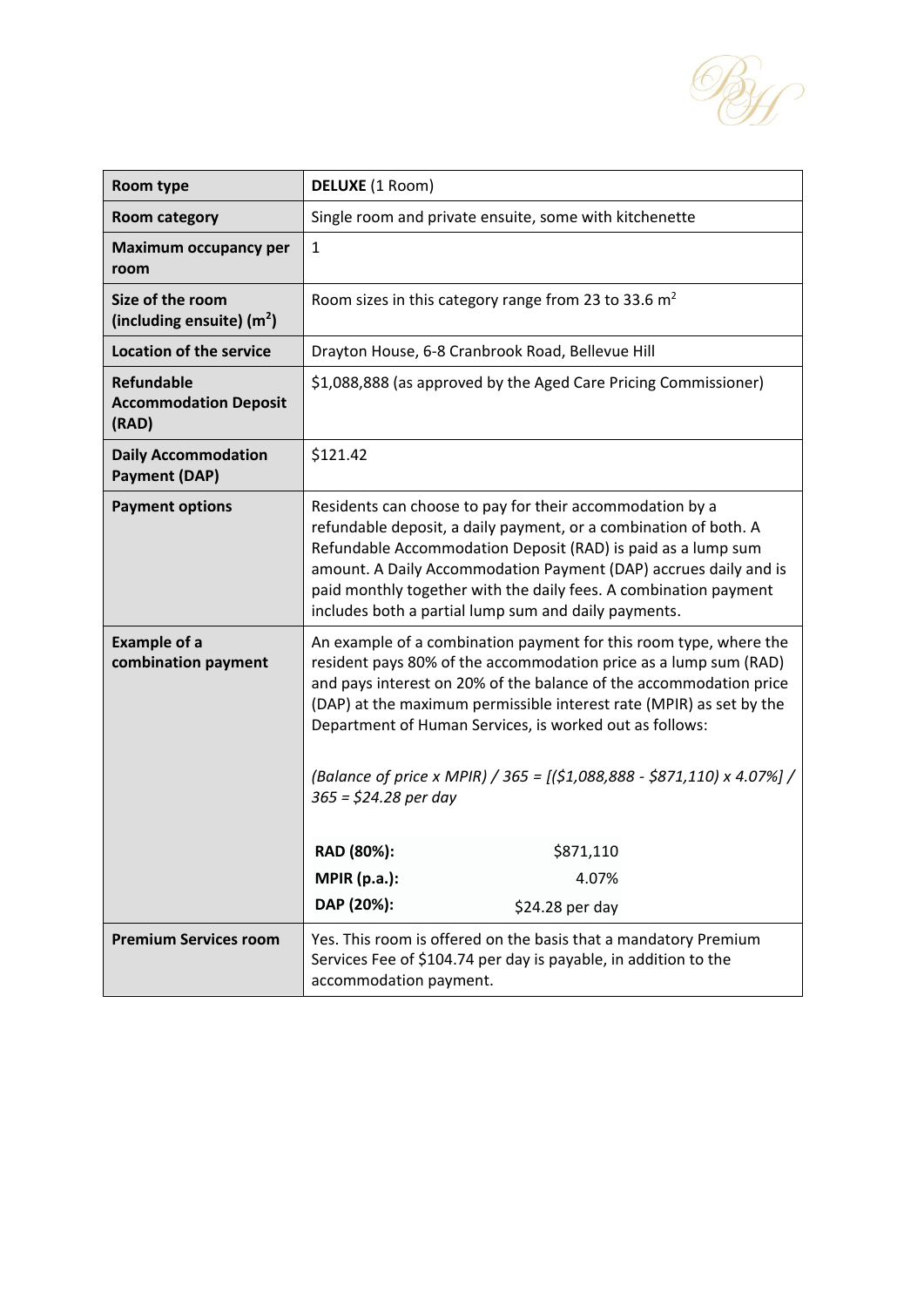

| Room type                                                  | <b>PREMIER (1 Room)</b>                                                                                                                                                                                                                                                                                                                                                                                                                                   |  |
|------------------------------------------------------------|-----------------------------------------------------------------------------------------------------------------------------------------------------------------------------------------------------------------------------------------------------------------------------------------------------------------------------------------------------------------------------------------------------------------------------------------------------------|--|
| <b>Room category</b>                                       | Single room or couple room, and private ensuite, some with<br>kitchenette                                                                                                                                                                                                                                                                                                                                                                                 |  |
| <b>Maximum occupancy per</b><br>room                       | 1 (2 for the couple room)                                                                                                                                                                                                                                                                                                                                                                                                                                 |  |
| Size of the room<br>(including ensuite) $(m2)$             | Room sizes in this category range from 31.9 to 40.3 $m2$                                                                                                                                                                                                                                                                                                                                                                                                  |  |
| <b>Location of the service</b>                             | Drayton House, 6-8 Cranbrook Road, Bellevue Hill                                                                                                                                                                                                                                                                                                                                                                                                          |  |
| <b>Refundable</b><br><b>Accommodation Deposit</b><br>(RAD) | \$1,555,555 (as approved by the Aged Care Pricing Commissioner)                                                                                                                                                                                                                                                                                                                                                                                           |  |
| <b>Daily Accommodation</b><br><b>Payment (DAP)</b>         | \$173.46                                                                                                                                                                                                                                                                                                                                                                                                                                                  |  |
| <b>Payment options</b>                                     | Residents can choose to pay for their accommodation by a<br>refundable deposit, a daily payment, or a combination of both. A<br>Refundable Accommodation Deposit (RAD) is paid as a lump sum<br>amount. A Daily Accommodation Payment (DAP) accrues daily and is<br>paid monthly together with the daily fees. A combination payment<br>includes both a partial lump sum and daily payments.                                                              |  |
| <b>Example of a</b><br>combination payment                 | An example of a combination payment for this room type, where the<br>resident pays 80% of the accommodation price as a lump sum (RAD)<br>and pays interest on 20% of the balance of the accommodation price<br>(DAP) at the maximum permissible interest rate (MPIR) as set by the<br>Department of Human Services, is worked out as follows:<br>(Balance of price x MPIR) / 365 = $[($1,555,555 - $1,244,444) \times 4.07\%]$<br>/ 365 = \$34.69 per day |  |
|                                                            | \$1,244,444<br>RAD (80%):<br><b>MPIR (p.a.):</b><br>4.07%                                                                                                                                                                                                                                                                                                                                                                                                 |  |
|                                                            | DAP (20%):<br>\$34.69 per day                                                                                                                                                                                                                                                                                                                                                                                                                             |  |
| <b>Premium Services room</b>                               |                                                                                                                                                                                                                                                                                                                                                                                                                                                           |  |
|                                                            | Yes. This room is offered on the basis that a mandatory Premium<br>Services Fee of \$104.74 per day is payable, in addition to the<br>accommodation payment.                                                                                                                                                                                                                                                                                              |  |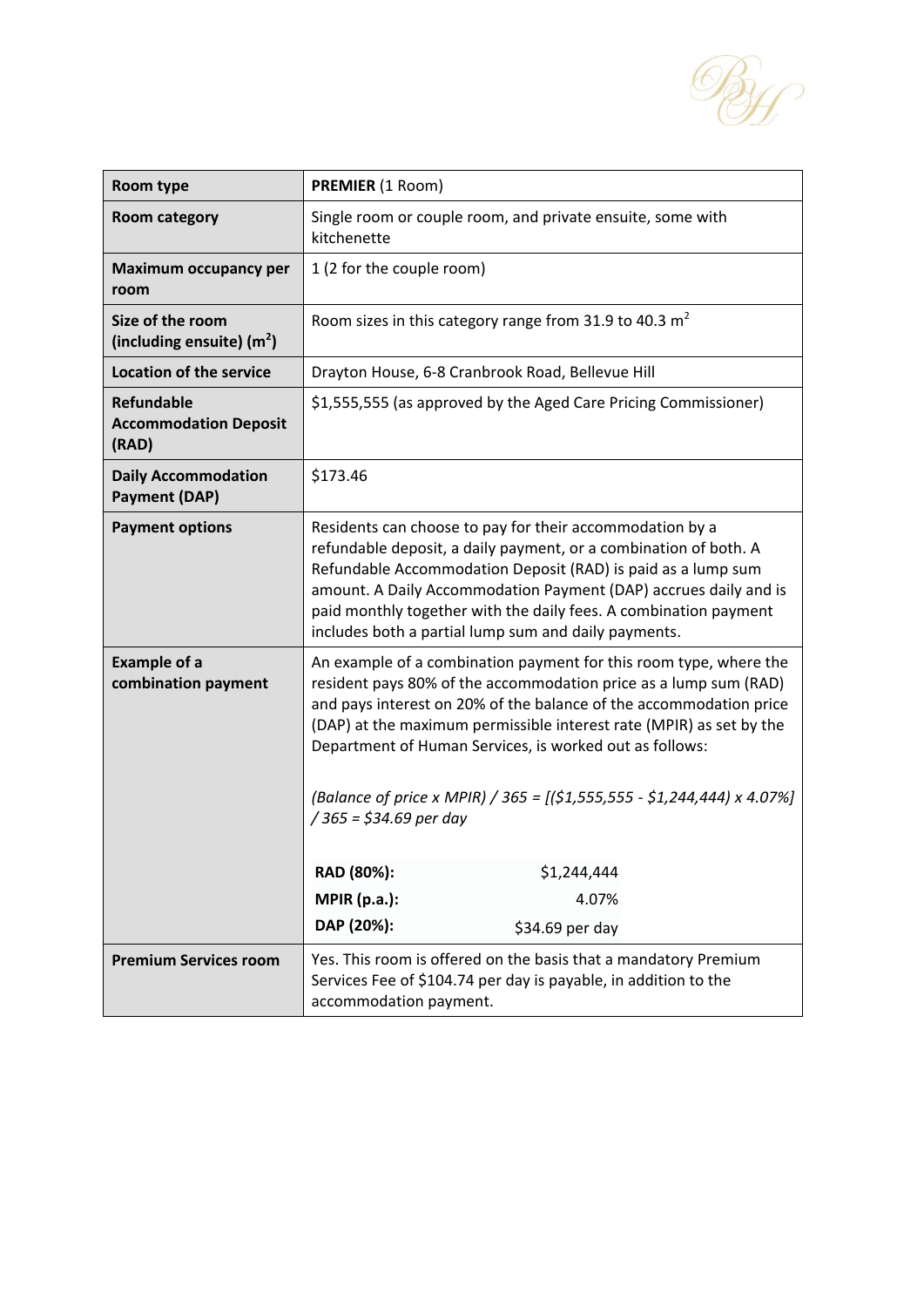

| Room type                                                  | <b>SIGNATURE (1 Room)</b>                                                                                                                                                                                                                                                                                                                                                                                                                           |  |
|------------------------------------------------------------|-----------------------------------------------------------------------------------------------------------------------------------------------------------------------------------------------------------------------------------------------------------------------------------------------------------------------------------------------------------------------------------------------------------------------------------------------------|--|
| <b>Room category</b>                                       | Single room or couple room and private ensuite, with kitchenette                                                                                                                                                                                                                                                                                                                                                                                    |  |
| Maximum occupancy per<br>room                              | 2 (1 for the single rooms)                                                                                                                                                                                                                                                                                                                                                                                                                          |  |
| Size of the room<br>(including ensuite) $(m2)$             | Room sizes in this category range from 35.3 to 57.8 $m2$                                                                                                                                                                                                                                                                                                                                                                                            |  |
| <b>Location of the service</b>                             | Drayton House, 6-8 Cranbrook Road, Bellevue Hill                                                                                                                                                                                                                                                                                                                                                                                                    |  |
| <b>Refundable</b><br><b>Accommodation Deposit</b><br>(RAD) | \$2,105,410 (as approved by the Aged Care Pricing Commissioner)                                                                                                                                                                                                                                                                                                                                                                                     |  |
| <b>Daily Accommodation</b><br><b>Payment (DAP)</b>         | \$234.77                                                                                                                                                                                                                                                                                                                                                                                                                                            |  |
| <b>Payment options</b>                                     | Residents can choose to pay for their accommodation by a<br>refundable deposit, a daily payment, or a combination of both. A<br>Refundable Accommodation Deposit (RAD) is paid as a lump sum<br>amount. A Daily Accommodation Payment (DAP) accrues daily and is<br>paid monthly together with the daily fees. A combination payment<br>includes both a partial lump sum and daily payments.                                                        |  |
| <b>Example of a</b><br>combination payment                 | An example of a combination payment for this room type, where the<br>resident pays 80% of the accommodation price as a lump sum (RAD)<br>and pays interest on 20% of the balance of the accommodation price<br>(DAP) at the maximum permissible interest rate (MPIR) as set by the<br>Department of Human Services, is worked out as follows:<br>(Balance of price x MPIR) / 365 = [(\$2,105,410 - \$1,684,328) x 4.07%]<br>/ 365 = \$46.95 per day |  |
|                                                            | RAD (80%):<br>\$1,684,328                                                                                                                                                                                                                                                                                                                                                                                                                           |  |
|                                                            | <b>MPIR (p.a.):</b><br>4.07%                                                                                                                                                                                                                                                                                                                                                                                                                        |  |
|                                                            | DAP (20%):<br>\$46.95 per day                                                                                                                                                                                                                                                                                                                                                                                                                       |  |
| <b>Premium Services room</b>                               | Yes. This room is offered on the basis that a mandatory Premium<br>Services Fee of \$104.74 per day per person is payable, in addition to<br>the accommodation payment.                                                                                                                                                                                                                                                                             |  |